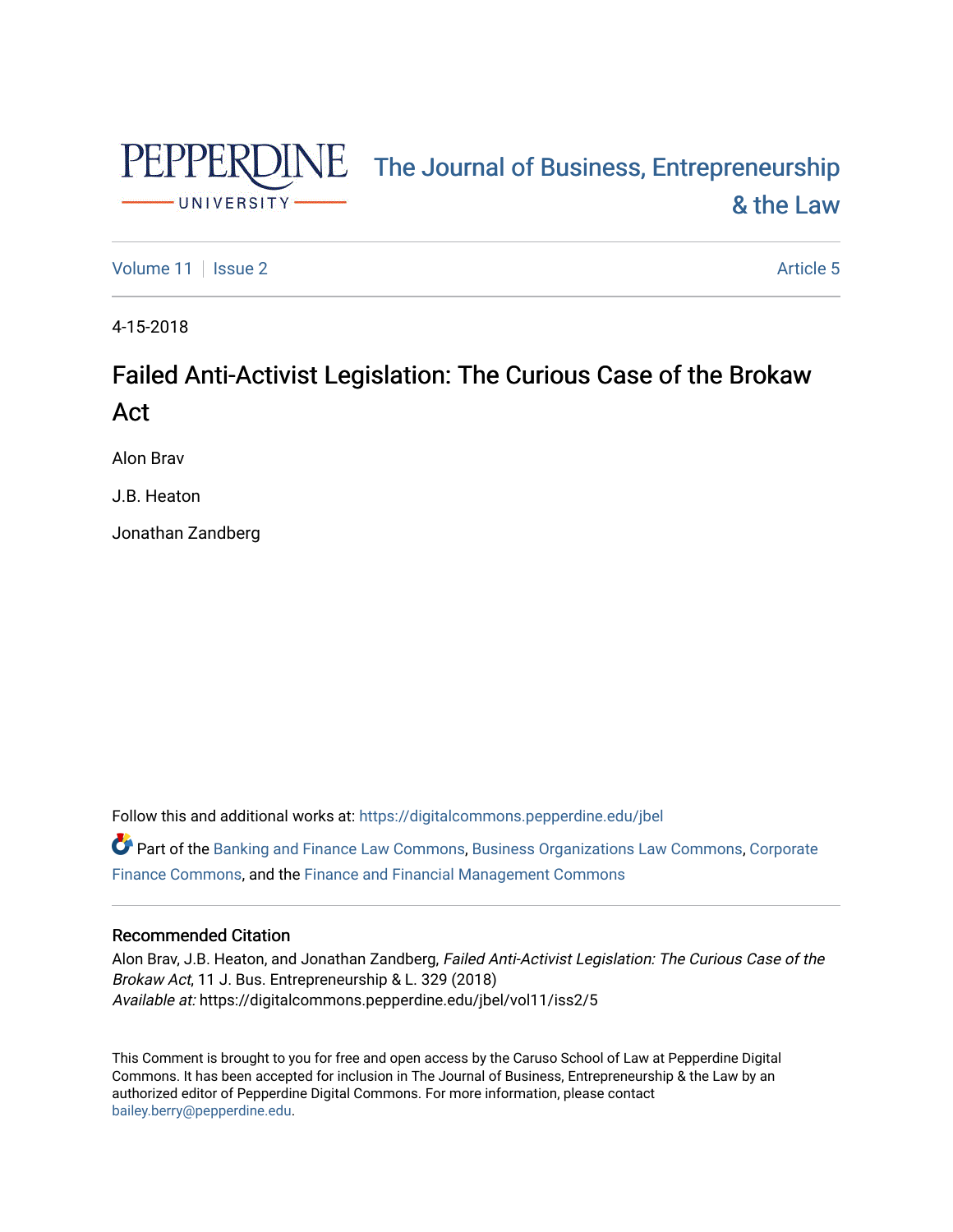# **FAILED ANTI-ACTIVIST LEGISLATION: THE CURIOUS CASE OF THE BROKAW ACT**

ALON BRAV, *\** J.B. HEATON, *\*\** AND JONATHAN ZANDBERG*\*\*\**

| III. Two Questionable Claims About Hedge Fund Activism 343       |  |
|------------------------------------------------------------------|--|
| IV. Two Other Brokaw Act Proposals and the Myths Behind Them 347 |  |
| A. Expanding the Definition of Beneficial Ownership347           |  |
|                                                                  |  |
|                                                                  |  |

#### *ABSTRACT*

*The Brokaw Act was proposed legislation aimed at "financial abuses being carried out by activist hedge funds who promote short-term gains at the expense of*  long-term growth . . . . " Sponsoring Senators named it after a small town in Wis*consin that, according to the Act's sponsors, was decimated by the actions of a hedge fund activist in shutting down the local paper mill with a loss of hundreds of jobs. The Brokaw Act represented the first attempt at federal legislation aimed at restricting hedge fund activism. Since then, new and similar bipartisan proposals have appeared as have threats of state regulation. In this Comment, we show that the occurrences in Brokaw, Wisconsin are far different from the representations the sponsoring Senators made. Hedge fund activists played essentially* 

<sup>\*</sup> Robert L. Dickens Professor, Duke University Fuqua School of Business and National Bureau of Economic Research. brav@duke.edu.

<sup>\*\*</sup> J.B. Heaton, P.C. jb@jbheaton.com.

<sup>\*\*\*</sup> Jonathan Zandberg, Ph.D. candidate (Finance), Boston College[. zandberg@bc.edu.](mailto:zandberg@bc.edu)

For helpful comments and suggestions, we thank Manuel Adelino, Nick Gantchev, Rahul Gupta, Thomas Keusch, Brett Lockard, Jonathan Mishkin, Suresh Nallareddy, Aselia Urmanbetova, and Mark Wilde.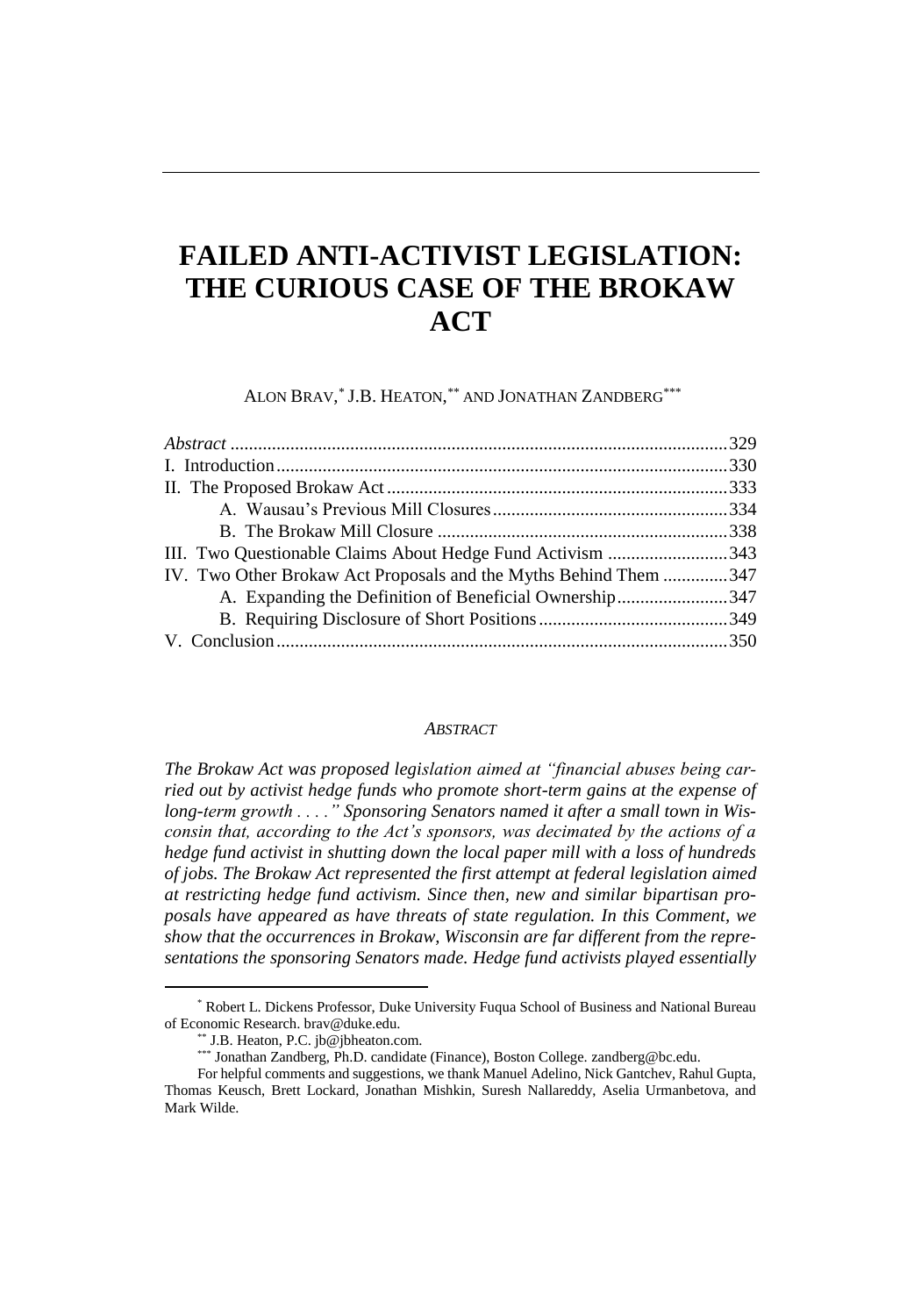*no role in the closure of the Brokaw mill. To the contrary, the paper company's incumbent management closed the mill—just the latest in a series of management's mill closures—amid an industry-wide decline that made the mill uneconomic to keep open. We then consider two claims of hedge fund activism's opponents that appear to motivate the Brokaw Act. The first claim—that hedge fund activists typically use the ten-day disclosure period of Rule 13d-1 to accumulate positions significantly in excess of 5%—has been the subject of empirical study and is incorrect. The second claim—that hedge fund activists often form a "wolf pack" in the pre-disclosure period to act collectively against a target—is also without support from empirical evidence. Neither claim warrants legislative action. Finally, we consider two additional parts of the Brokaw Act. The first would expand the concept of beneficial ownership to include certain derivatives linked to the value of equity securities, while the second would require increased disclosure of short positions in the stock of public companies. Neither activity plays an important role in hedge fund activism, and both require additional study before the passage of any legislation.*

### <span id="page-2-1"></span><span id="page-2-0"></span>I. INTRODUCTION

Most evidence to date supports the proposition that shareholders benefit from the actions of hedge fund activists.<sup>1</sup> Nevertheless, hedge fund activism is unpopular in many quarters, particularly among management and directors that become its targets, but also with some similarly-minded opponents in the academy and business. While hedge fund activism's opponents acknowledge (as they must, given the evidence) that activism is on average associated with stock price increases at target firms,<sup>2</sup> they tend (notwithstanding evidence to the contrary)<sup>3</sup> to characterize that average price increase as a short-run effect that merely reflects a

<sup>1</sup> *See, e.g.*, Lucian A. Bebchuk, Alon Brav & Wei Jiang, *The Long-Term Effects of Hedge Fund Activism*, 115 COLUM. L. REV. 1085, 1155 (2015) (concluding that the evidence establishes that hedge fund activism is "followed by long-term improvements, rather than declines, in performance"); Alon Brav, Wei Jiang & Hyunseob Kim, *The Real Effects of Hedge Fund Activism: Productivity, Asset Allocation, and Labor Outcomes*, 28 REV. FIN, STUD. 2723, 2769 (2015) (finding that hedge fund activism improves firm productivity); Alon Brav, Wei Jiang, Song Ma & Xuan Tian, *How Does Hedge Fund Activism Reshape Corporate Innovation?* J. FIN. ECON. (forthcoming), https://papers.ssrn.com/sol3/ papers .cfm?abstract\_id=2409404 (finding that firms targeted by activist investors generate more patents that are of higher quality relative to a matched sample. Activists push firms to allocate internal innovation to key areas of expertise and inventors at target firms become more productive relative to those at matched firms).

<sup>2</sup> *See, e.g.*, John C. Coffee, Jr. & Darius Palia, *The Wolf at the Door: The Impact of Hedge Fund Activism on Corporate Governance*, 41 J. CORP. L. 545, 551 (2016) ("All studies have found that activist campaigns result, *on average*, in short-term gains for shareholders . . . .") (emphasis in original).

<sup>3</sup> *See, e.g.*, Bebchuk, *et al*., *supra* not[e 1,](#page-2-0) at 1123 (finding that the short-run price increases that occur at the announcement of activist campaigns do not reverse over the long term).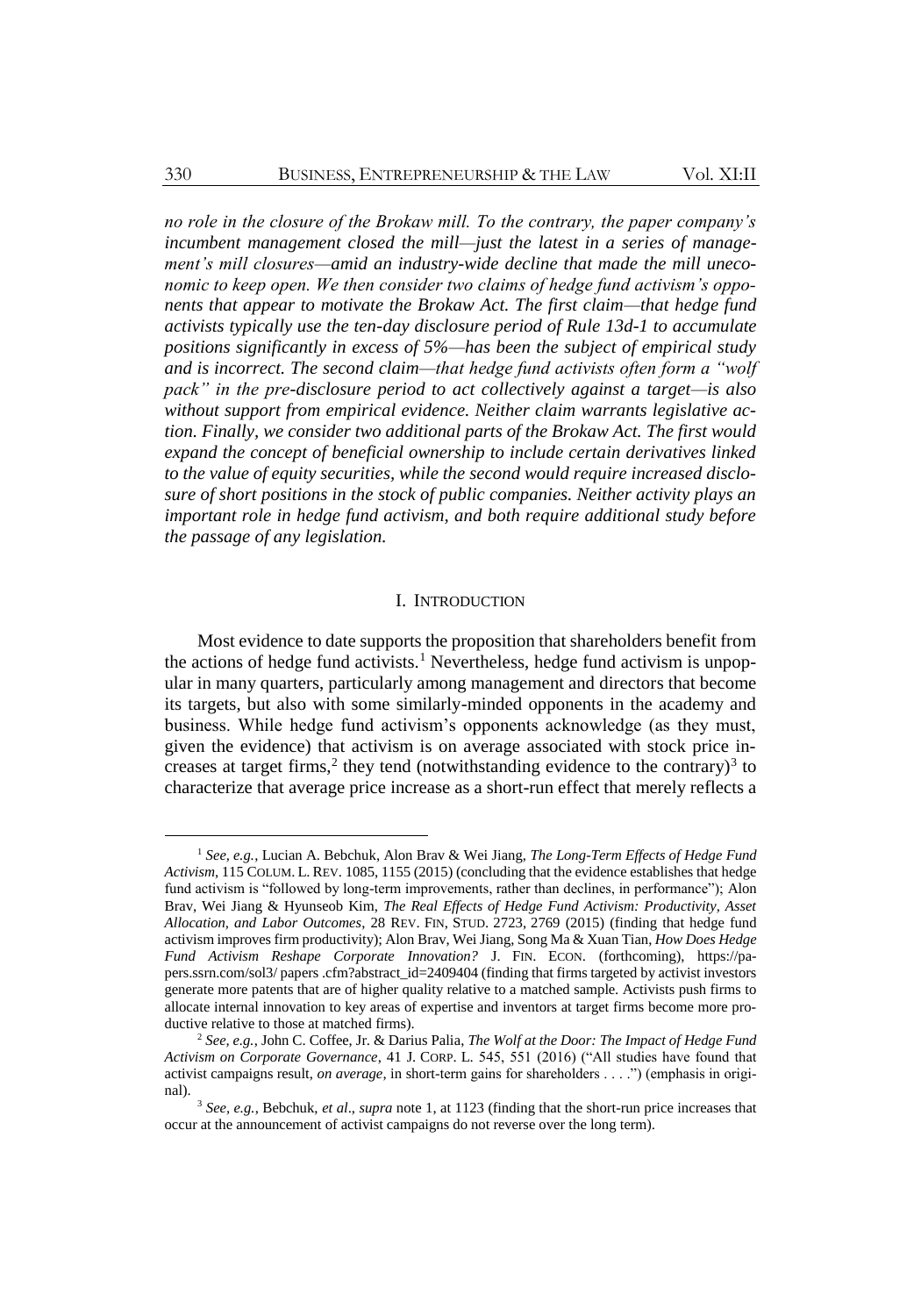higher probability of takeover or stock-popping restructuring events.<sup>4</sup> In turn, they attribute little or no social or long-run value to hedge fund activism.

In addition, some critics of hedge fund activism assert that activism results in decreased investment at target firms and, correspondingly, larger payouts to shareholders.<sup>5</sup> While some have interpreted this as evidence that activism stops wasteful overinvestment,<sup>6</sup> hedge fund activism's opponents—implicitly assuming that most existing corporate investment is both in the interests of shareholders and socially valuable—point to reductions in corporate investment as evidence that hedge fund activism sacrifices long-term corporate and social gains for short-term shareholder returns.<sup>7</sup>

Until recently, hedge fund activism's opponents did nothing to target legislation against hedge fund activists, focusing mainly on public debate and requests to the Securities and Exchange Commission—largely ignored to date—for changes in rules that would hinder activist investments. In the words of a leading commentator,

> [u]nlike the hostile takeover, activism has precipitated no significant changes in corporate law. Where the hostile takeover triggered structural changes in state corporate codes and the federal securities laws along with a root and branch reconfiguration of fiduciary duty, hedge fund activism largely leaves corporate law where it found it.<sup>8</sup>

<sup>4</sup> *See, e.g.*, Coffee & Palia, supra not[e 2,](#page-2-1) at 551.

The positive abnormal stock returns on which proponents of hedge fund activism rely do not necessarily demonstrate true gains in efficiency, but may only indicate that the market has given the target firm a higher expected takeover premium; that difference is important because not only may this temporary increase later erode if no takeover results, but in any event it does not demonstrate a true efficiency gain.

*Id.*

The evidence is to the contrary, however. *See, e.g.*, Nicole M. Boyson, Nickolay Gantchev & Anil Shivdasani, *Activism Mergers*, J. FIN. ECON. (forthcoming), https://papers.ssrn.com/sol3/papers.cfm ?abstract\_id=2677416 (finding that "even when a merger offer is unsuccessful, the offer is associated with an increase in the valuation of the target firm through the implementation of real financial and investment policy changes rather than through revaluation effects."). *Id.*

<sup>5</sup> *See, e.g.*, Bebchuk, *et al*., *supra* note [1,](#page-2-0) at 1137 (identifying activism campaigns that resulted in decreased capital expenditures and research and development and campaigns that resulted in higher payouts to shareholders).

<sup>6</sup> *See, e.g.*, *id.*, at 1136 ("Thus, opponents of hedge fund activism overlook that reducing cash holdings and investments might actually move companies closer to, rather than away from, the levels that are optimal for the long term."). *Id.*

<sup>7</sup> Coffee & Palia, *supra* not[e 2,](#page-2-1) at 552 ("[O]ur primary concern is . . . with the possibility that the increasing rate of hedge fund activism is beginning to compel corporate boards and managements to forego long-term investments (particularly in R&D) in favor of a short-term policy of maximizing shareholder payout in the form of dividends and stock buybacks.") *Id.*

<sup>8</sup> William W. Bratton, *Hedge Fund Activism, Poison Pills, and the Jurisprudential Threat*, *in* THE CORPORATE CONTRACT IN CHANGING TIMES: IS THE LAW KEEPING UP? (Aug. 22, 2016), http://papers. ssrn.com/sol3/papers.cfm?abstract\_id=2835610.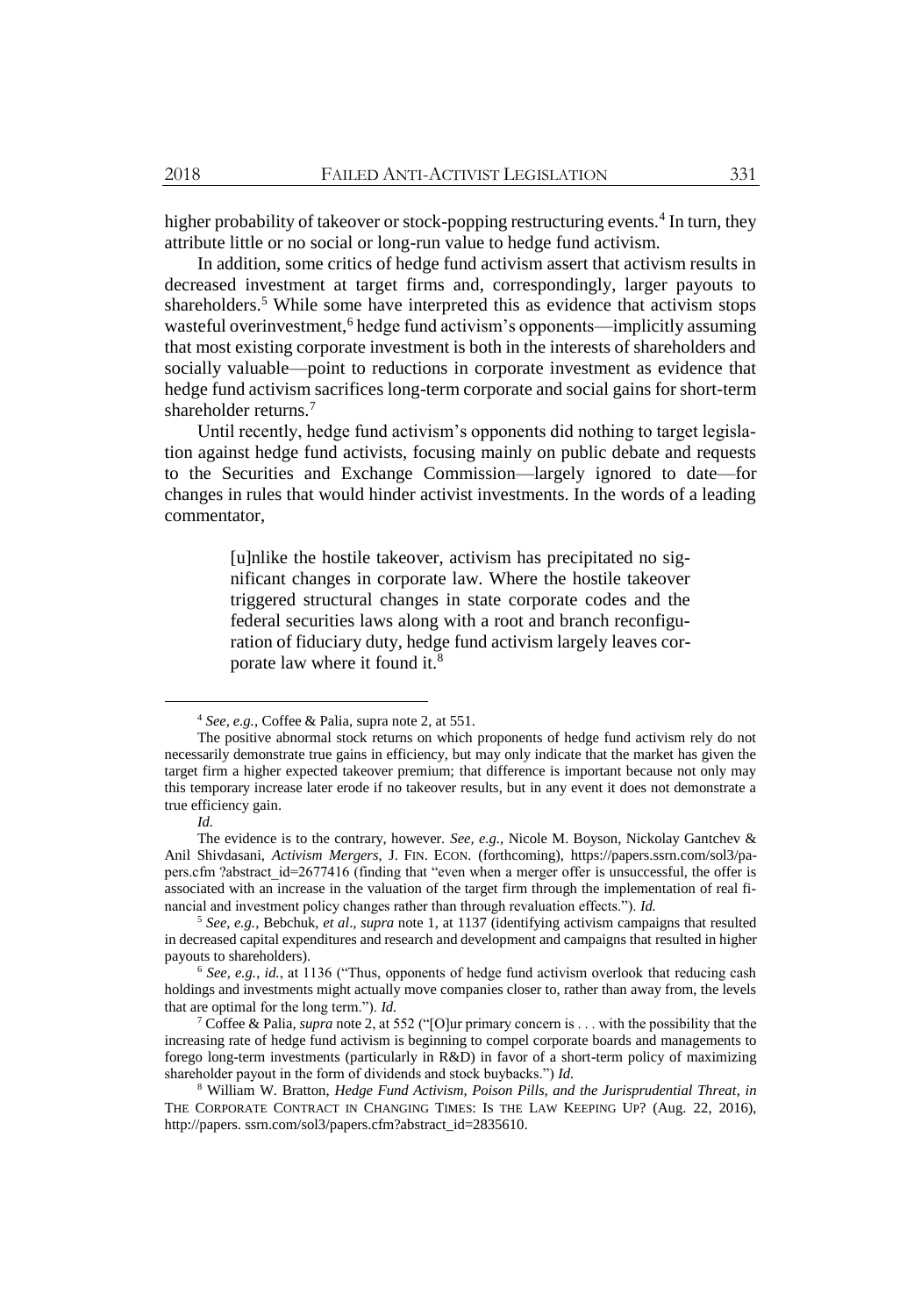<span id="page-4-0"></span>That almost changed last year.

This Comment explores the first attempt at federal anti-activist legislation, examining both its motivations and its specific legislative goals. On March 17, 2016, United States Senators Tammy Baldwin (D-WI) and Jeff Merkley (D-OR) introduced the legislation<sup>9</sup> to "increase transparency and strengthen oversight of activist hedge funds."<sup>10</sup> Senators Bernie Sanders (I-VT) and Elizabeth Warren (D-MA) co-sponsored the proposed legislation,<sup>11</sup> which sought to implement four major changes to existing law. First, the legislation would have shortened the disclosure period of Section 13(d) of the Securities Exchange Act for over-5% ownership from ten days to two days.<sup>12</sup> Second, the legislation would have expanded the concept of beneficial ownership to include certain derivatives linked to the value of equity securities.<sup>13</sup> Third, the legislation would have given the Securities and Exchange Commission the right to determine when hedge funds are working together to avoid being characterized as a "group" that must disclose their collective interest in an activist target in the time required under Section  $13(d)$ .<sup>14</sup> Fourth, the legislation would have required increased disclosure of short positions in the stock of public companies.<sup>15</sup>

<span id="page-4-1"></span>The legislation went nowhere, but in the late summer of 2017, Senator Baldwin (D-WI) and Senator David Perdue (R-GA) re-introduced the Brokaw Act, bipartisan "legislation to increase transparency and strengthen oversight of predatory activist hedge funds."<sup>16</sup> The re-introduced legislation would decrease the 13(d) period from ten days to four days,<sup>17</sup> up from the earlier proposal. It would "[p]rotect businesses from hedge fund 'wolf packs' by identifying these coordinated groups of hedge funds as a single group to require disclosure," essentially aiming at the same group disclosures as earlier, $18$  and it would, as earlier, "[r]equire derivative disclosure to prevent activist investors from profiting by secretly voting against the company's interests."<sup>19</sup> More recently, Senator Baldwin

<sup>9</sup> Brokaw Act, S. 2720, 114th Cong. (2016).

<sup>&</sup>lt;sup>10</sup> Press Release, U.S. Senators Tammy Baldwin and Jeff Merkley Introduce Legislation to Strengthen Oversight of Activist Hedge Funds (Mar. 17, 2016), https://www.baldwin.senate.gov/press-releases/brokaw-act (hereinafter "Press Release"); *see also* Donna Borak and David Benoit, *Democrats Take Aim at Activist Investors*, WALL STREET J. (Mar. 17, 2016), http://www.wsj.com /articles/demo crats-take-aim-at-activist-investors-1458251491.

<sup>11</sup> Press Release, *supra* not[e 10.](#page-4-0)

<sup>12</sup> S. 2720, § 2(a).

<sup>13</sup> *Id.* at § 2(b).

<sup>14</sup> *Id.*

<sup>15</sup> *Id.* at § 2(c).

<sup>16</sup> *U.S. Senators Tammy Baldwin and Jeff Merkley Introduce Legislation to Strengthen Oversight of Activists Hedge Funds*, TAMMY BALDWIN (Mar. 17, 2016), https://www.baldwin.senate.gov/pressreleases/brokaw-act.

<sup>17</sup> *Id.*

<sup>18</sup> *Id.*

<sup>19</sup> *Id.*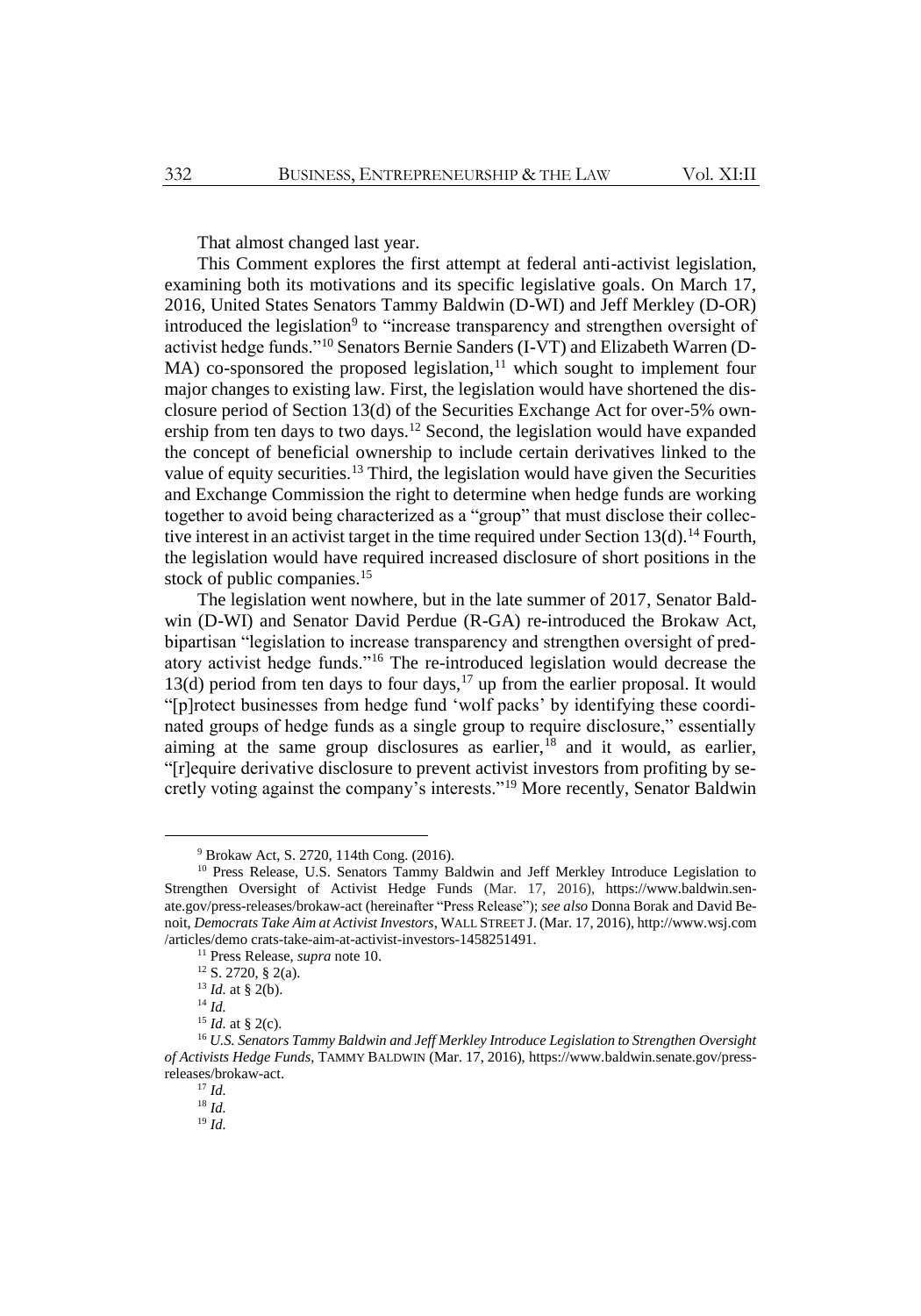put a hold on two nominees for the U.S. Securities and Exchange Commission,<sup>20</sup> essentially pressuring the two to take positions on executive pay and share buybacks advocated by hedge fund activists.

The Brokaw Act, and Senator Baldwin's advocacy and intervention in the appointment of an SEC Commissioner, are stern warnings of policy divorced from evidence. The purpose of this Comment is to demonstrate just how poorly supported the Brokaw Act was, given the claims of its supporters.

### II. THE PROPOSED BROKAW ACT

The Brokaw Act, according to its sponsors,

is named for a small Wisconsin town that went bankrupt after an out-of-state hedge fund closed a paper mill that had provided good jobs to the town for over 100 years. The activist hedge fund bought up the legendary Wausau Paper Company, forced out its executives and demanded short-term returns like buybacks at the expense of the company's long-term future . . . What happened in Wisconsin is one example of a larger problem that demands action.<sup>21</sup>

The Senators used tough language in attacking hedge fund activists, promising that the Brokaw Act would "help ensure that no other small towns in America will fall victim to activist hedge funds on Wall Street. $^{22}$ 

In this section, we first explore what happened in Brokaw, Wisconsin, the offered inspiration for the proposed anti-activist legislation. Contrary to the claim that a hedge fund "forced out" executives and "closed a paper mill," we uncover that it was Wausau's incumbent management that closed the mill. The mill closure occurred during a wide downtrend in the domestic paper industry, and, consistent with those wider industry trends, Wausau Paper Corp. had shuttered other mills long before a hedge fund activist arrived on the scene. Recognizing the tremendous misfortune of the lost jobs and the impact on the Brokaw community, it is inaccurate to lay that outcome at the feet of a hedge fund activist. Instead, to address the root cause of these adverse events requires that one first acknowledge the broader trends in competition, regulation, the shift from printed media to electronic communication, and other factors that have led to the decline of this once successful industry and to the long-term implications for the communities that this industry once supported.

<sup>20</sup> *U.S. Senate OKs two U.S. Securities and Exchange Commission nominees*, REUTERS (Dec. 22, 2017, 12:22 PM), https://www.cnbc.com/2017/12/22/reuters-america-u-s-senate-oks-two-u-s-securities-and-exchange-commission-nominees.html.

<sup>21</sup> Press Release, *supra* not[e 10.](#page-4-0)

<sup>22</sup> *Id.*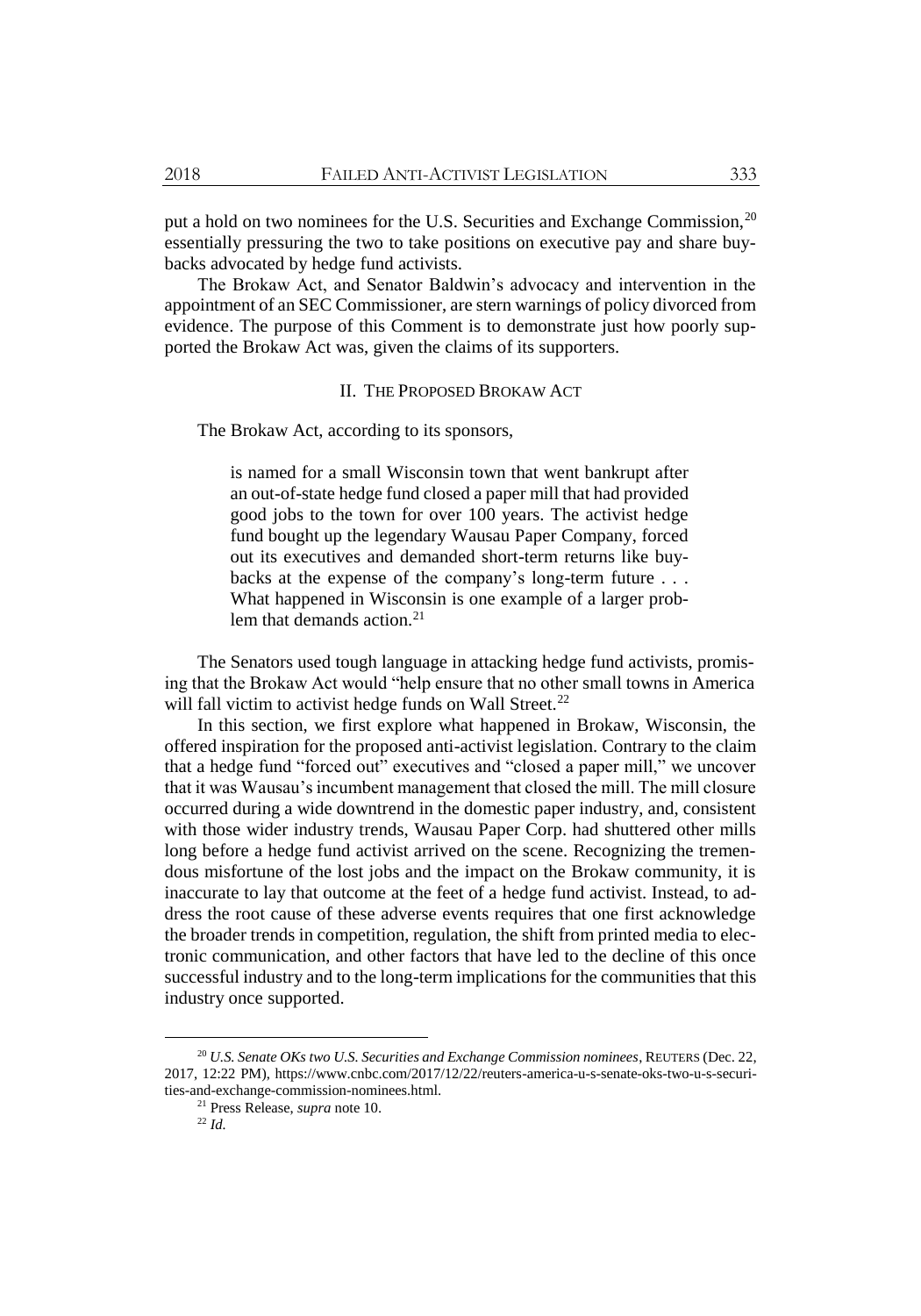# *A. Wausau's Previous Mill Closures*

A brief review of broad industry trends is helpful. The top panel in Figure 1 provides the total number of employees in the paper and paper products industry over the period 1990–2015.<sup>23</sup> Shaded areas mark National Bureau of Economic Research (NBER) recessions and the red line marks China's membership in the World Trade Organization.<sup>24</sup> There is a striking decline in the number of employees in this industry. Slightly more than 40% of jobs in the industry were lost over the sample period. Most of the decline took place from the late 1990s through 2010, with a somewhat lower decline thereafter.

It is well known that the United States has been losing manufacturing jobs over the same time period. In an effort to disentangle the decline in employment in the paper and paper products from these broader trends, we provide a simple decomposition of the decline into that driven by overall employment trends in the United States and, more specifically, in manufacturing. The second panel in Figure 1 provides the ratio of employment in manufacturing to total nonfarm U.S. employment, showing the large decline in manufacturing relative to total nonfarm employment. Employment in manufacturing comprised approximately 16% of total nonfarm employment in the early 1990s, declining to about 9% by 2015.

<sup>&</sup>lt;sup>23</sup> Bureau of Labor Statistics, http://www.bls.gov/data/\#employment (last visited May 26, 2018). Employment data used in Figure 1 is from the U.S. Bureau of Labor Statistics Data Retrieval Tools. Paper and paper products industry is based on NAICS code 322. The employment data is not seasonally adjusted.

<sup>24</sup> China became a member of the World Trade Organization on December 11, 2001. *Id.*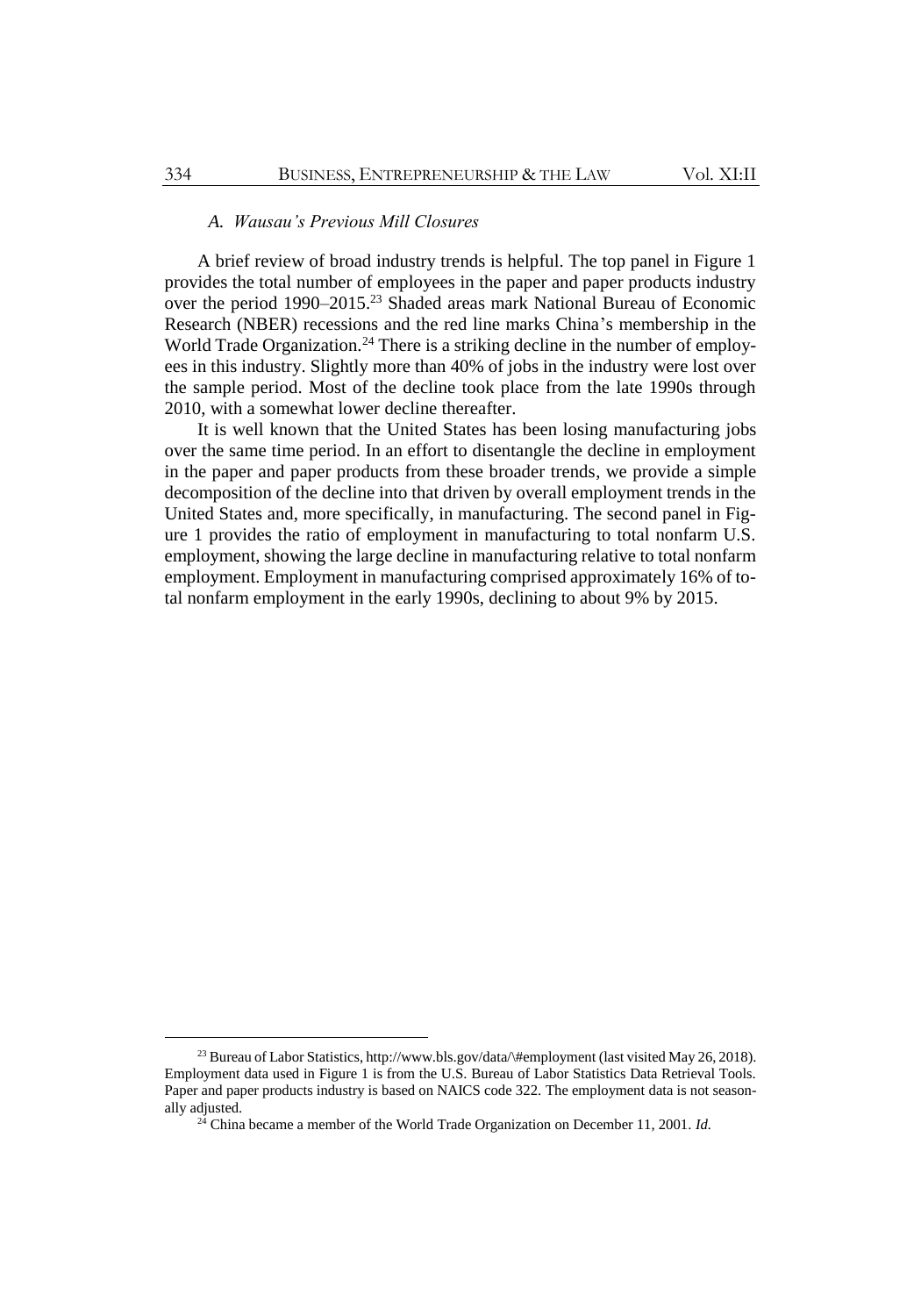

# **Figure 1: Employment Trends in the Paper and Paper Products Industry**

Importantly, in the third panel we provide the ratio of employment in paper and paper products to that of employment in manufacturing. If the decline in employment in paper and paper products mirrored that in manufacturing, we would expect to see a constant share throughout the twenty-five-year period. Instead, we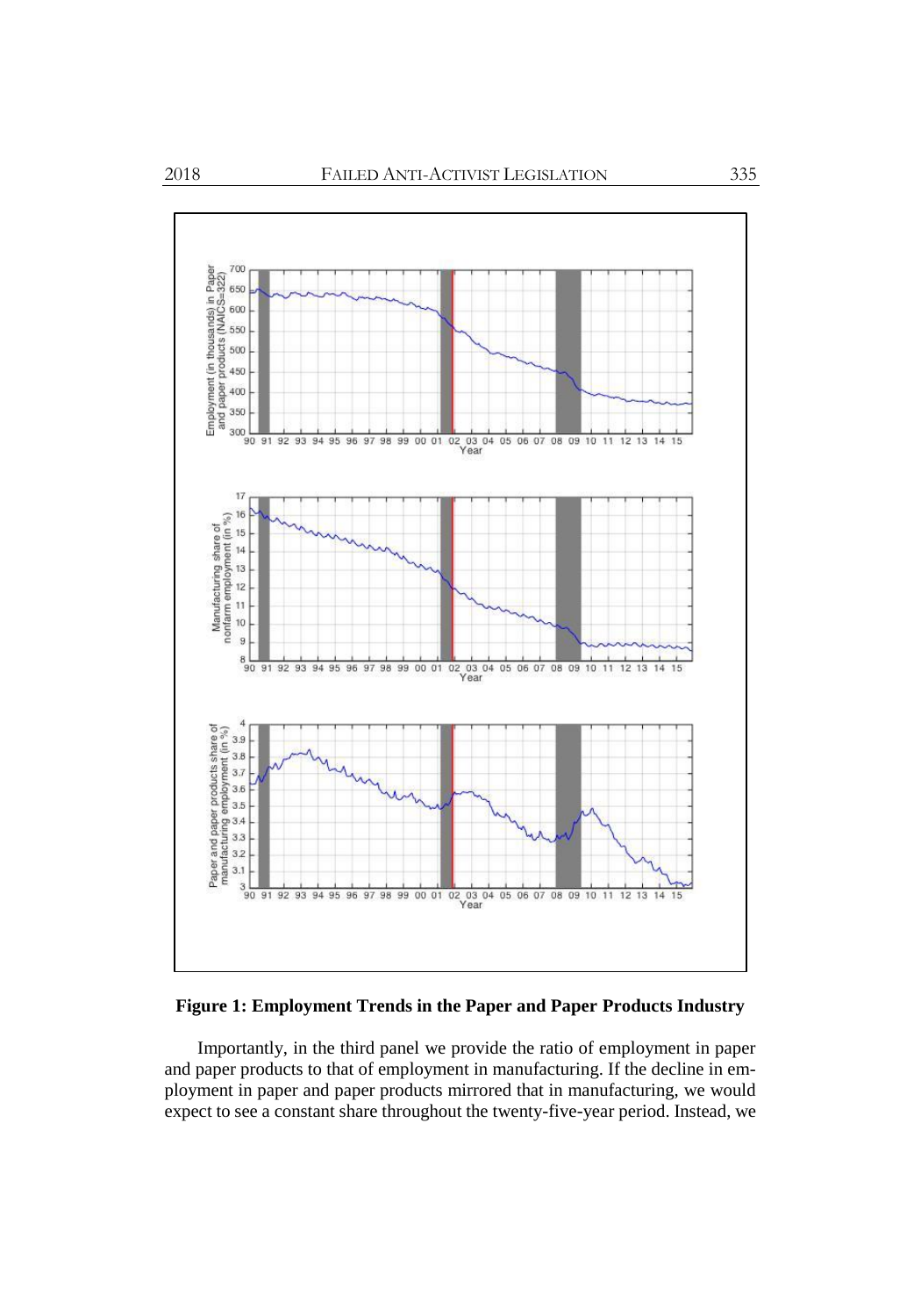see a rate of decline in the paper and paper products industry that has been even greater than for manufacturing generally. Paper and paper products comprised about 3.7% of employment in manufacturing in the early 1990s and then showed a persistent decline throughout, reaching about  $3\%$  by  $2015$ .<sup>25</sup> Overall, Figure 1 presents a bleak set of data, demonstrating how badly employment has turned down in the U.S. paper and paper products industry even relative to the decline in manufacturing.

The decline in employment can be traced to several economic factors: first, the decline in demand due to substitution away from print paper as a means of communication and advertising to alternative electronic platforms. Second, heightened foreign competition, predominantly from China, that had negative effects on overall manufacturing employment in the United States. <sup>26</sup> Third, increased concern about the environment led to more stringent regulation resulting in costly investments to meet heightened standards to mitigate pollution. Consistent with these declines, the number of pulp and paper mills has been falling for years.<sup>27</sup> The Alliance for American Manufacturing reports on a study from the Center for Paper Business and Industry Studies at Georgia Tech University finding that "since 2000, approximately 126 paper mills in the U.S. have ceased operations and 223,000 well-paid Americans have lost their jobs."<sup>28</sup> The decline of the paper and paper products industry unquestionably has been devastating for jobs and communities.<sup>29</sup>

<sup>25</sup> *See* Patrick McCarthy & Aselia Urmanbetova, *Pulp and Paper Economic Indicators: A Comparative Analysis*, CENTER FOR PAPER BUS. & INDUSTRY STUD. (September 2015) (reporting similar evidence on employment trends in the paper industry and in two sub-sectors: pulp, paper, and paperboard mills and the converted products sector.). "Between 1990 and 2010, employment in the pulp, paper, and paperboard mills sub-sector fell by more than 50%" and "[t]he employment loss in the converted paper products sector was a bit more but the percentage loss was less at 30% over the entire period  $\ldots$ <sup>5</sup>*id*.

<sup>26</sup> David H. Autor, David Dorn & Gordon H. Hanson, *The China Syndrome: Local Labor Market Effects of Import Competition in the United States*, 103 AM. ECON. REV. 2121 (2013) ("[E]xposure to Chinese import competition affects local labor markets not just through manufacturing employment, which unsurprisingly is adversely affected, but also along numerous other margins. Import shocks trigger a decline in wages that is primarily observed outside of the manufacturing sector. Reductions in both employment and wage levels lead to a steep drop in the average earnings of households.") *Id.*

<sup>27</sup> Maija Hujala, Heli Arminen, R. Carter Hill & Kaisu Puumalainen, *Explaining the Shifts of International Trade in Pulp and Paper Industry*, 59 FOREST SCI. 211 (2013) ("In the traditional paper production areas, i.e., North America and Western Europe, paper demand is stagnating or even decreasing, depending on the paper grade, and, as a consequence, the number of pulp and paper machines and mills has declined dramatically in recent years."). *Id.*

<sup>&</sup>lt;sup>28</sup> The decline in the number of paper mills traces further back to the 1970s. Changyou Sun, *Lifetimes of US Paper and Allied Products Mills: Insights from a Duration Analysis*, 30 J. APPLIED FORESTRY 5, (2006) ("Nationwide, there were 577 mills in 1970 but only 499 in 2000") (internal citation omitted); Jeffrey Bonior, *Picking Up The Pieces After A Paper Mill Closes*, ALL. FOR AM. MFG. (May 14, 2015), http://www.americanmanufacturing.org/blog/entry/picking-up-the-pieces-after-paper-mill-closes.

<sup>&</sup>lt;sup>9</sup> For a study of the impact of a mill closure on a rural Canadian town, see Jacquelyn Mary Oncescu, *Rural Restructuring: Community Stakeholders' Perspectives of the Impact of a Pulp and Paper Mill Closure on Community Relationships*, 24 RURAL SOC'Y 177 (2015).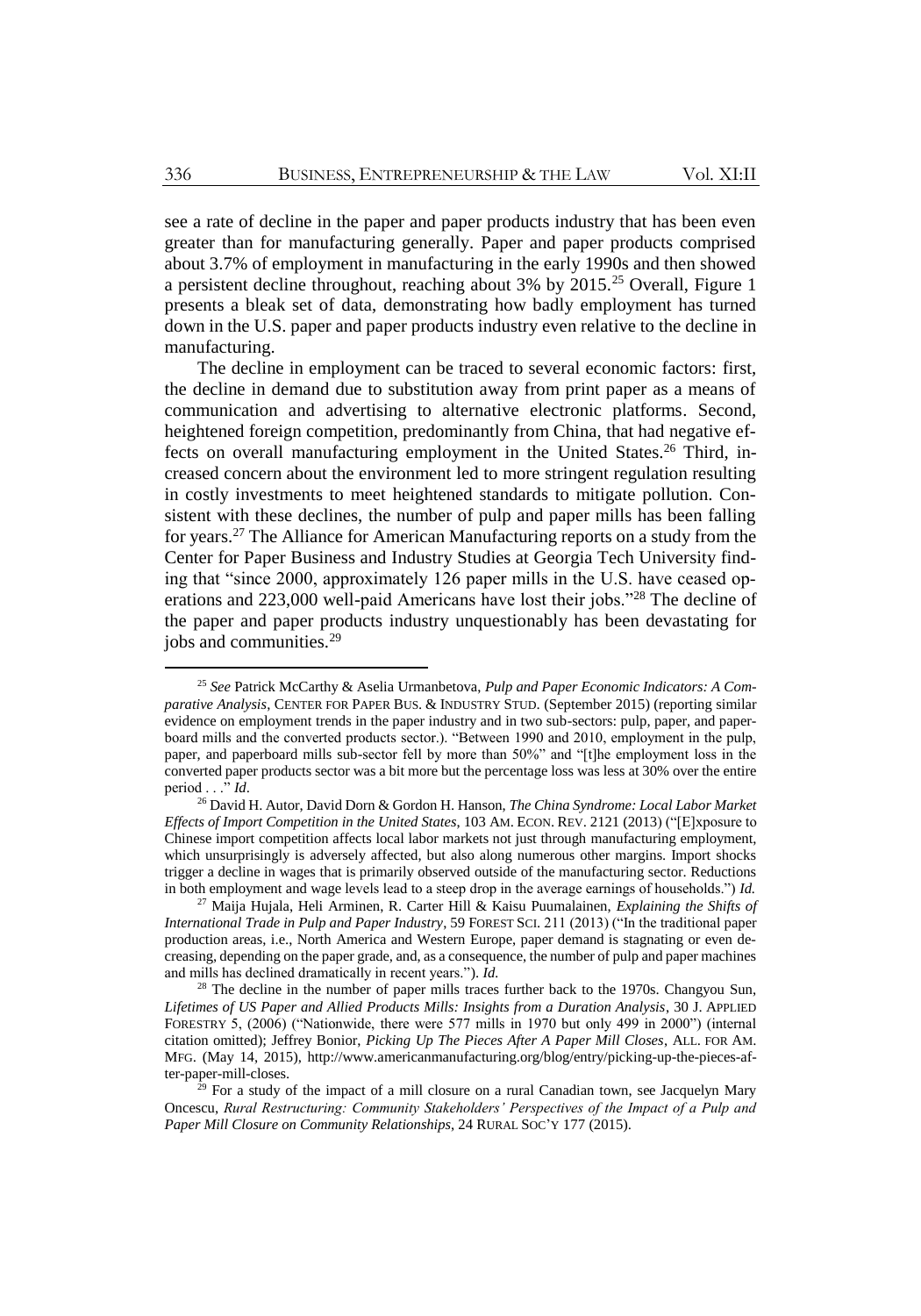Given the long-term decline in the paper and paper products industry, it is no surprise that the Wausau Paper Corp.—the owner of the Brokaw mill—was closing mills for years with no involvement from shareholder activists. In 2005, the company closed its sulfite pulp mill in Brokaw, Wisconsin—the same town that ten years later saw the closure of its paper mill and gave the Brokaw Act its name. The company blamed the 2005 closure on the pulp mill's "high cost of operations and capital investment requirements related to the unit's aging plant and equipment," with the shutdown affecting sixty permanent jobs.<sup>30</sup> In 2007, the company closed its Groveton, New Hampshire mill at a cost of approximately 303 jobs, blaming declining profitability in that mill's division on "secular decline in the demand for" the mill's products "and chronically oversupplied markets in North America," among other things.<sup>31</sup> In December 2008, the company announced the closure of its Appleton, Wisconsin facility, with a cost of ninety jobs.<sup>32</sup> In March 2009, the company announced the closure of its Livermore Falls/Jay, Maine mill, saying that the closure (along with other decisions announced by the company) were "necessary to . . . match capacity with demand during a period of severe economic difficulty."<sup>33</sup> That mill closure cost ninety-six jobs.<sup>34</sup> All these closures took place well before the arrival of a hedge fund activist, Starboard Value, in mid-2011.

<sup>30</sup> *Wausau Paper Announces Pulp Mill Closure*, BUS. WIRE (July 6, 2005, 5:22 PM), https://www.businesswire.com/news/home/20050706005869/en/Wausau-Paper-Announces-Pulp-Mill-Closure.

<sup>&</sup>lt;sup>31</sup> For the announcement of the closure, see Press Release, SEC, Wausau Paper Announces Third-Quarter Results (Oct. 23, 2007), https://www.sec.gov/Archives/edgar/data/105076/0000916480 0 7000142/wpex991.htm. The village of Groveton is located within the town limits on Northumberland. *Northumberland*, NEXTDOOR, https://nextdoor.com/neighborhood/northumberland--groveton- nh/ (last visited Apr. 5, 2018). This town experienced the closure of another paper mill in 2007, the Groveton Paper Board mill, leading to the loss of 108 workers. For a report analyzing these closures and "the devastating economic impact on this area from the closure of those two mills," see Letter from Richard S. Brothers, NHES Commissioner (Dec. 2007), http://www.nhes.nh.gov/elmi/products/documents /cooscounty-groveton.pdf. As of early 2016 the town had not been successful in bringing back lost jobs. *See Town approves \$400K bond to bring jobs to former mill site*, CONCORD MONITOR (Mar. 14, 2016), http://www.concordmonitor.com/Articles/2016/03/From-Archives1/Grov etonMill-cm-031516.

<sup>&</sup>lt;sup>32</sup> Press Release, SEC, Wausau Paper Revises Fourth-Quarter Earnings Guidance Reflecting Weaker Market Conditions (Dec. 17, 2008), https://www.sec.gov/Archives/edgar/data/105076/0000 91648008000170/wpex99.htm.

<sup>&</sup>lt;sup>33</sup> Press Release, SEC, Wausau Paper Announces Strategic Financial & Capacity Initiatives (Mar. 31, 2009), https://www.sec.gov/Archives/egar/data/105076/000091648009000079/wpex991.ht m.

<sup>&</sup>lt;sup>34</sup> The company shut down one paper machine earlier in the year at this mill so the combined loss totaled 235 mill workers. *See* Bobbie Hanstein, *Wausau Paper announces permanent shut down of Livermore Falls/ Jay Mill,* DAILY BULLDOG (Apr. 1, 2009), http://www.dailybulldog/com/db/featur es/ wausau-paper-announces-permanent-shut-down-of-livermore-fallsjay-mill/.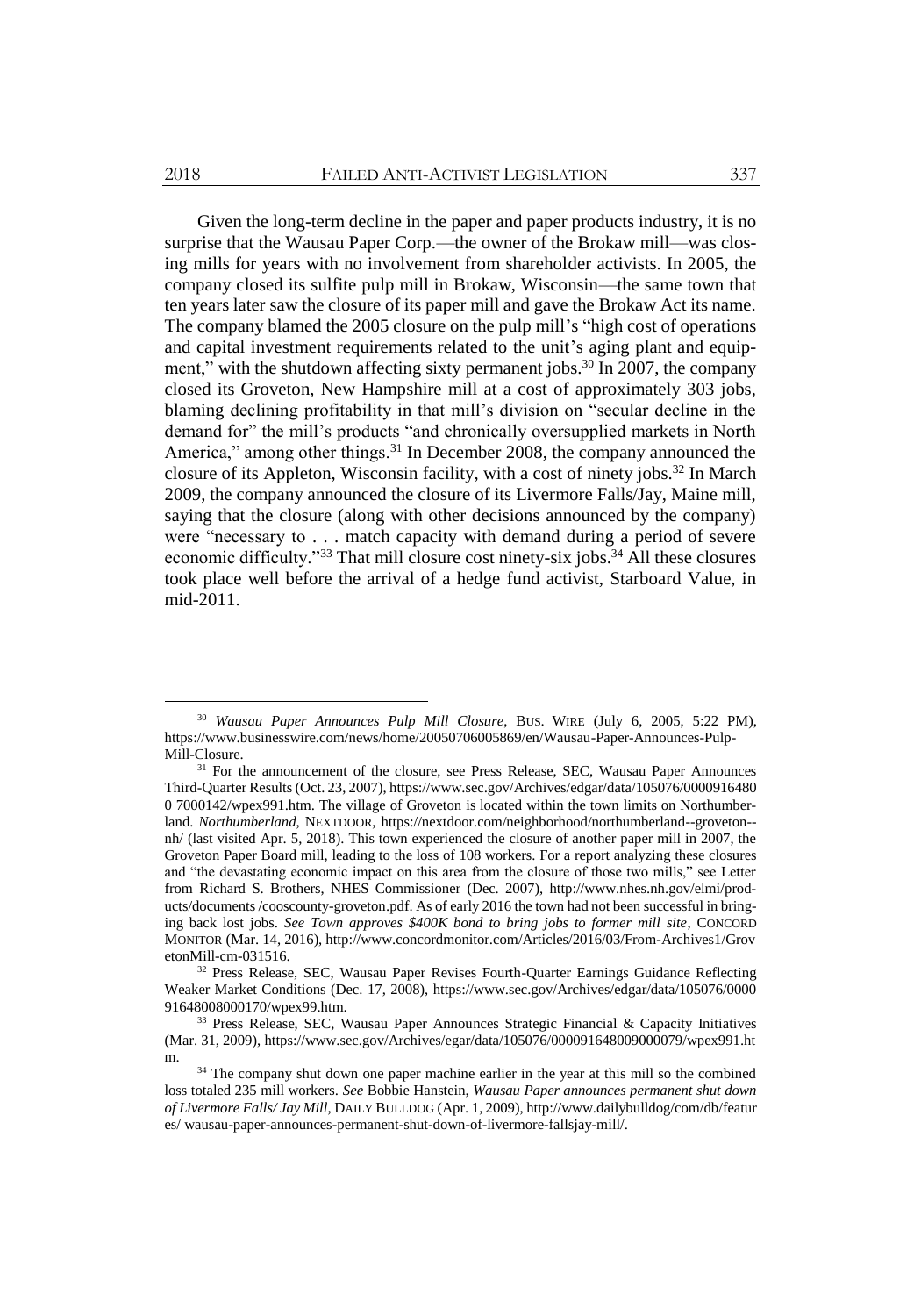## *B. The Brokaw Mill Closure*

Did "an out-of-state hedge fund close[] a paper mill that had provided good jobs to the town for over 100 years" after "[forcing] out its executives"?<sup>35</sup> A look at the timeline and the public announcements proves the answer is no. Though engaged in some discussions with a hedge fund activist at the time of the Brokaw mill closure, Wausau's existing board of directors and executives remained in full control of the company before and during the decision to close the Brokaw mill in December 2011 and had been considering closure of the Brokaw mill for months and possibly years.

Evidence of the decline in the company's paper segment can be traced to well before the arrival of the activist investor in mid-2011. The company stated in its 2007 annual report that it initiated a profit recovery plan and noted its "determination to address the underperforming portions of [its] business. In [its] most challenging segment, Printing & Writing . . ."—the segment including the Brokaw mill. The report refers to the continued decline over the entire decade in the demand for uncoated free sheet paper resulting in "paper supply [that] has exceeded demand despite the consolidation and capacity rationalization which has occurred across the industry. These factors have led to highly competitive market conditions and eroding industry margins with pricing leverage insufficient to offset the impact of increased manufacturing costs—most notably fiber and energy."<sup>36</sup> "The same report links the decision to close the Groveton mill (303 lost jobs) to the company's three-part recovery plan, which the company completed in the fourth quarter of 2009."37

The company's effort to grow its towel and tissue segment, while stemming the loss in the paper division, are well summarized by the October 3, 2010 Deutsche Bank report summarizing the company's third quarter results:

> The Big Picture. Focus on tissue (good margins, good returns), consider monetization of land (\$1+/share) & exit paper business. 2009 claim to have "fixed" paper doesn't hold up. WPP continues to plow time & cash into paper despite a decade of woeful performance (reinvest in Rhinelander upgrade, Buy Brainerd mill, shut Groveton & Jay mills, reinvest in Brokaw mill, put \$27MM more into Brainerd, etc.). Value & options around paper are steadily shrinking. We like & respect mgmt. [sic], but with executive comp equaling large %

<sup>35</sup> Press Release, *supra* note [10.](#page-4-0)

<sup>36</sup> *Change is Inevitable Progress, Essential,* WAUSAU PAPER, (2007), http://www.annualreports.com/HostedData/AnnualReportArchive/w/NYSE\_WPP\_2007.pdf.

<sup>37</sup> Alon Brav, J.B. Heaton, and Jonathan Zandberg, *Failed Anti-Activist Legislation: The Curious Case of the Brokaw Act*, SSRN (Feb. 9, 2018), https://papers.ssrn.com/sol3/papers.cfm?abstract\_id=2860167.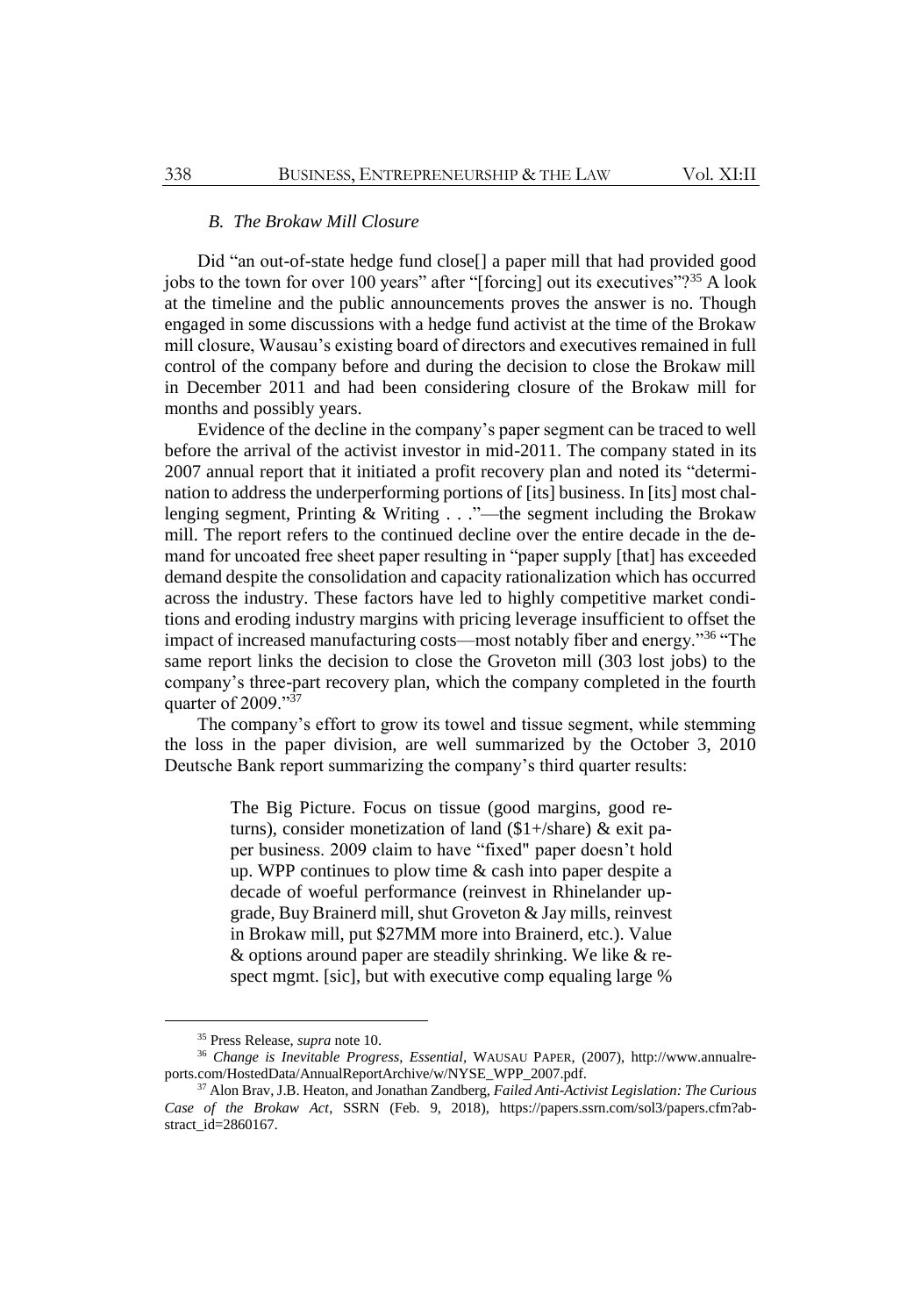of GAAP net income for several yrs [sic], are their incentives aligned with public shareholders.<sup>38</sup>

This 2010 report is telling for three reasons. First, it reiterates the need to focus on the successful segment of the company—towel and tissue—which, a year later, the hedge fund activist will adopt as the main part of its restructuring efforts. Second, the report objects to the company's claim that the recovery plan has fixed the trouble in the paper segment. Third, the analysts question whether the high executive compensation is set optimally to incentivize management. Six months later, on April 11, 2011, Deutsche Bank followed with an additional report stating: "Despite claims of having 'fixed' these operations 2yrs [sic] ago, the numbers suggest otherwise. Even so, Wausau continues to plow additional capital into the specialty mills."<sup>39</sup> The analysts continue to stress their concern with executive compensation stating that "it's not clear management incentives are aligned with those of shareholders."<sup>40</sup>

We plot in Figure 2 the annual total of CEO compensation from 2000 through 2014.<sup>41</sup> The sample reflects the tenure of three CEOs.<sup>42</sup> The first, from 2000– 2011, the second from 2012–2013, and the last one for 2014.<sup>43</sup> The level of compensation increases throughout the decade, peaking in 2011, the same year in which the company decided to shut down the Brokaw mill.<sup>44</sup> This pattern is consistent with the analyst's concerns regarding the dysfunctional link between bad firm performance and high executive compensation.<sup>45</sup>

<sup>38</sup> *Id.*

<sup>39</sup> *Id.* <sup>40</sup> *Id.*

<sup>&</sup>lt;sup>41</sup> *Id.* Executive compensation data is from Execucomp, a subscription-based database. We use their total compensation measure, TDC1, defined as the sum of salary, bonus, other annual, restricted stock grants, LTIP Payouts, all other, and Execucomp's own methodology of estimating the fair value of option grants. For recent papers that use TDC1, *see* Xavier Gabaix & Augustin Landier, *Why Has CEO Pay Increased So Much?* 123 Q.J. ECON. (February 2008), and Steven N. Kaplan & Joshua Rauh, *Wall Street and Main Street: What Contributes to the Rise in the Highest Incomes?* 23 REV. FIN. STUD. 1004 (2010) ("TDC1 will more closely approximate the compensation a company's board expected to pay the executive.") Execucomp also provides the total compensation as reported by the company to the SEC for 2006–2014. These figures are qualitatively similar to those provides in Figure 2. For example, in 2006 the company reported a total compensation for the CEO of \$2.2M, rising to \$4.7M in 2009, \$4.5M in 2010, and then declining to \$1.5M in 2013 and \$0.6M in 2014.

<sup>42</sup> Alon Brav, J.B. Heaton, and Jonathan Zandberg, *Failed Anti-Activist Legislation: The Curious Case of the Brokaw Act*, SSRN (Feb. 9, 2018), https://papers.ssrn.com/sol3/papers.cfm?abstract\_id=2 860167.

<sup>43</sup> *Id.*

<sup>44</sup> *Id.*

<sup>45</sup> I*d.*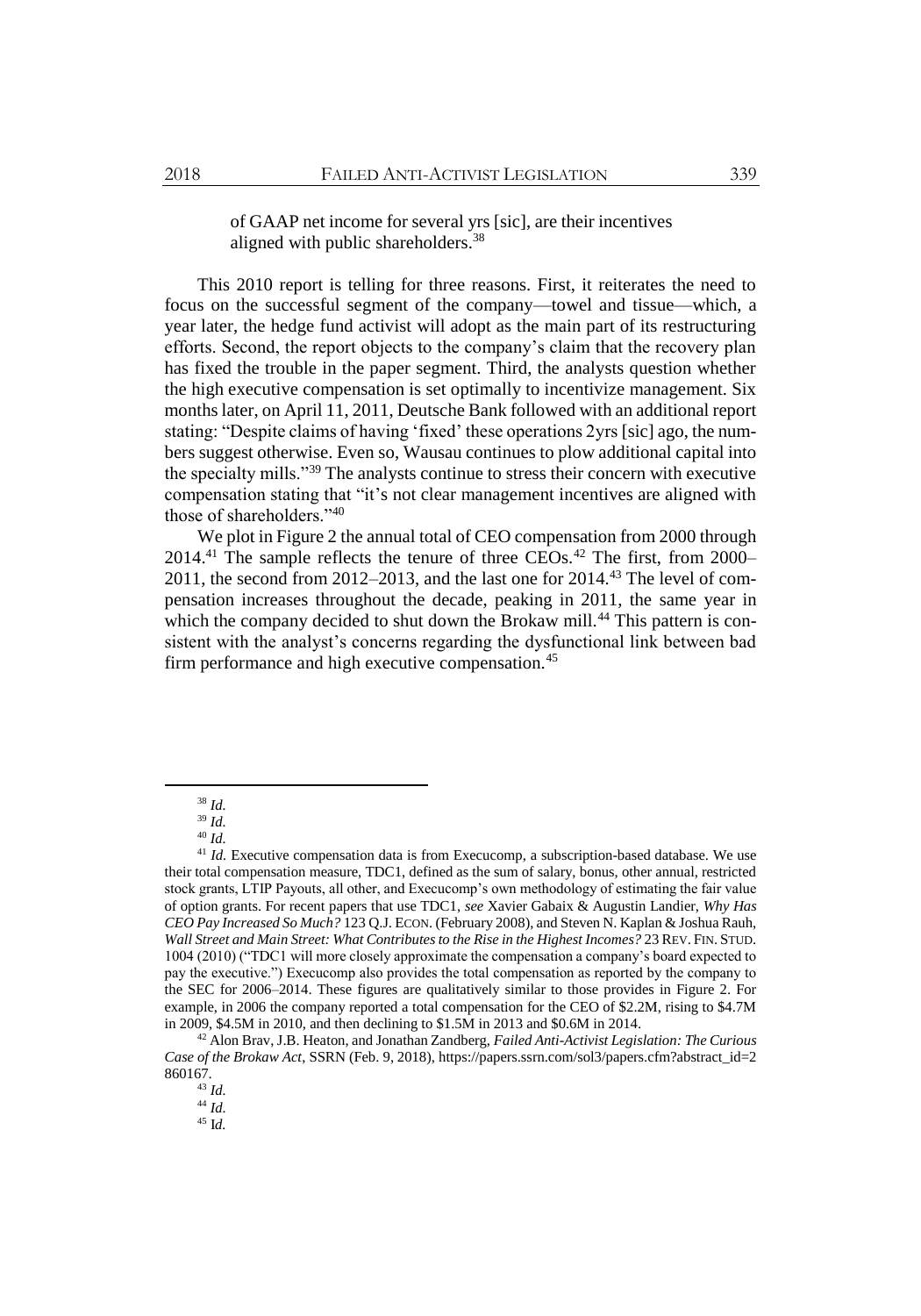

<span id="page-12-0"></span>**Figure 2: CEO Compensation at Wausau Paper**

In the months before the announcement of the Brokaw mill closure, Wausau Paper Corp. was in discussions with a well-known hedge fund activist, Starboard Value. We know from publicly-available materials that Wausau's senior management met privately with representatives of Starboard Value on June 20, 2011.<sup>46</sup> On July 28, 2011, Starboard Value filed a Schedule  $13D<sup>47</sup>$  reporting ownership of 6.3% of the common stock of Wausau.<sup>48</sup> In a letter dated July 28, 2011, the principal of Starboard Value, Jeffrey C. Smith, wrote to Wausau's then-chief executive officer that Wausau was "deeply undervalued," partly as a result of the effect the "dismal performance of the Company's paper business" was having on the company's more successful tissue business.<sup>49</sup> The paper business, Smith argued, was "struggling due to increased commoditization and significant competition

<sup>46</sup> *Starboard Delivers Letter to CEO and Board of Directors of Wausau Paper*, PR NEWSWIRE (Oct. 3, 2011), http://www.prnewswire.com/news-releases/starboard-delivers-letter-to-ceo-and-board -of-directors-of-wausau-paper-130980908.html (displaying letter from Jeffrey C. Smith, Managing Member, Starboard Value LP, to Thomas J. Howatt, President and CEO, Wausau Paper Corp. from July 28, 2011).

 $47$  Section 13(d) of the Securities Exchange Act of 1934 requires those who acquire more than 5 percent of the stock of a public company to file a Schedule 13D within ten days. 15 U.S.C. § 78m(d)(1)  $(2016).$ 

<sup>48</sup> *Schedule 13D Information,* United States SEC (July 18, 2011), https://www.sec.gov/Arc hives/edgar/data/105076/000092189511001506/sc13d06297097\_07182011.htm.

<sup>49</sup> PR NEWS WIRE, *supra* not[e 46.](#page-12-0)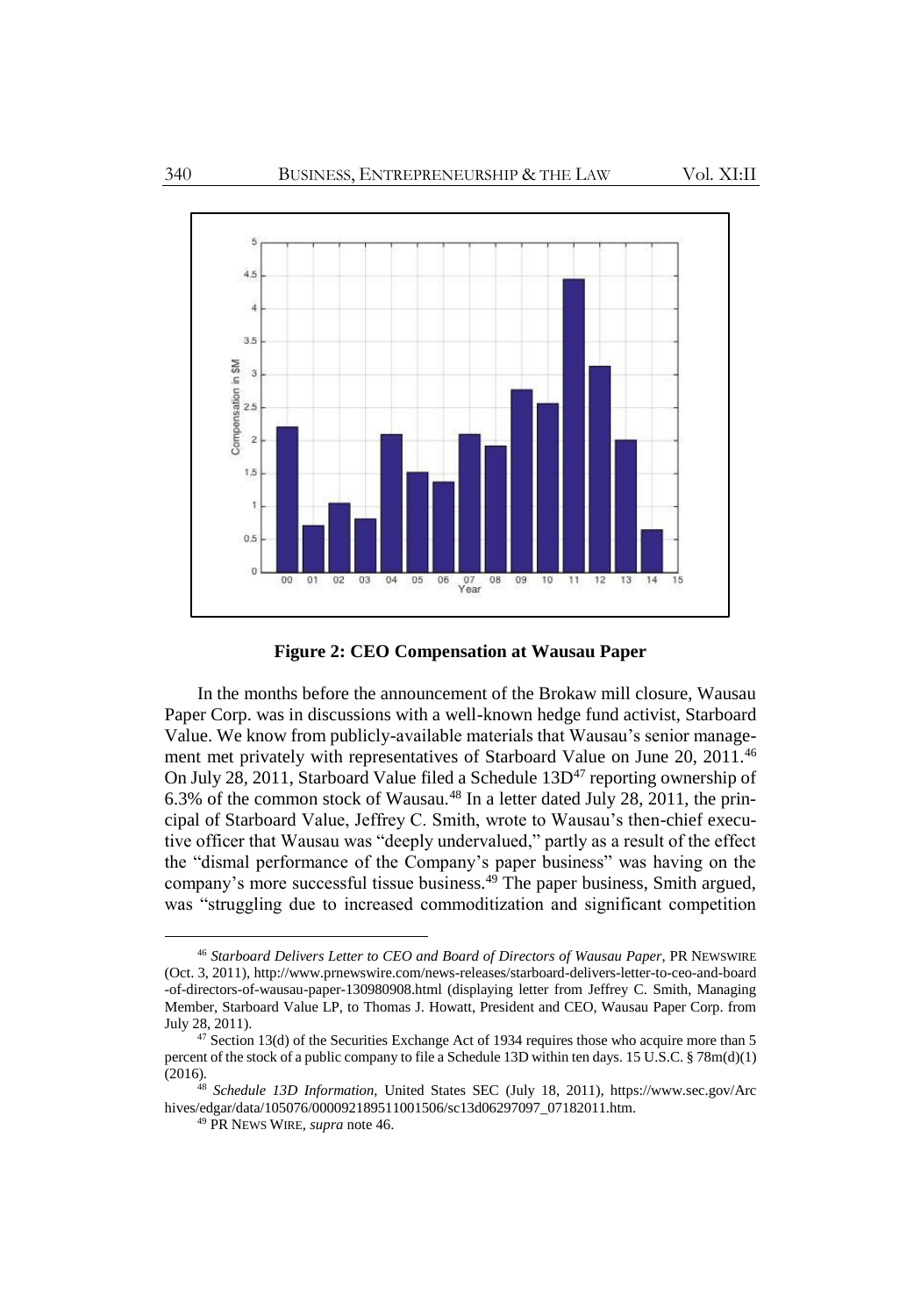from larger and more established players."<sup>50</sup> By contrast, Smith wrote Wausau's tissue business had a "bright future."<sup>51</sup> Overall, Starboard's observations appear to mirror the views of outside analysts and Wausau's own management.

Just three days later, the local paper reported a story about the Brokaw mill. "According to an internal Wausau Paper Corp. memo from the vice president to the employees dated July 12, 2011, the Brokaw mill had failed to earn acceptable returns for Wausau since 2002."<sup>52</sup> "While the Brokaw mill has a proud manufacturing tradition that dates back over 100 years, we are facing an unprecedented perfect storm of rising input costs, declining demand and ever more aggressive competitors," the company management wrote.<sup>53</sup> The company's spokesman, who verified the authenticity of the memo, referred to the Brokaw mill as "our most challenged facility."<sup>54</sup> Wausau later said that it had "been evaluating strategic alternatives for the Paper segment's print and color business[—the part of Wausau's business that included the Brokaw mill—]since the first quarter of 2011 and ha[d] engaged a financial advisor in continuing to evaluate a range of alternatives."<sup>55</sup> All this suggests that possible closure of the Brokaw mill had been on the table for months, if not years, before the arrival of the activist.

The clearest indication of Starboard Value's assessment regarding the future of the Brokaw mill—an assessment that advocated a sale, not closure—was made public in a letter sent on October 3, 2011 to the CEO and board of directors of the company:

> [W]e believe the Board must be proactive and hire a financial advisor to immediately explore a sale of this business to one of several larger and better capitalized strategic acquirers. Such potential acquirers would be well positioned to realize substantial synergies by merging the Paper business with their own operations.<sup>56</sup>

By December 2011, however, the company had decided not only to shut down the Brokaw mill, but also to exit the print and color paper business entirely, attributing the decision to "dramatic and irreversible market demand decline and

 $\overline{a}$ 

<sup>54</sup> *Id.*

<sup>50</sup> *Id*.

<sup>51</sup> *Id*.

<sup>52</sup> Alon Brav, J.B. Heaton, and Jonathan Zandberg, *Failed Anti-Activist Legislation: The Curious Case of the Brokaw Act*, SSRN (Feb. 9, 2018), https://papers.ssrn.com/sol3/papers.cfm?abstract\_id=2 860167.

<sup>53</sup> *Id.*

<sup>55</sup> *Form 8-K: Current Report*, United States SEC (Oct. 19, 2011), https://www.sec.gov/Archives /edgar/data/ 105076/000091648011000132/wp8k.htm.

<sup>56</sup> PR NEWS WIRE, *supra* not[e 46.](#page-12-0)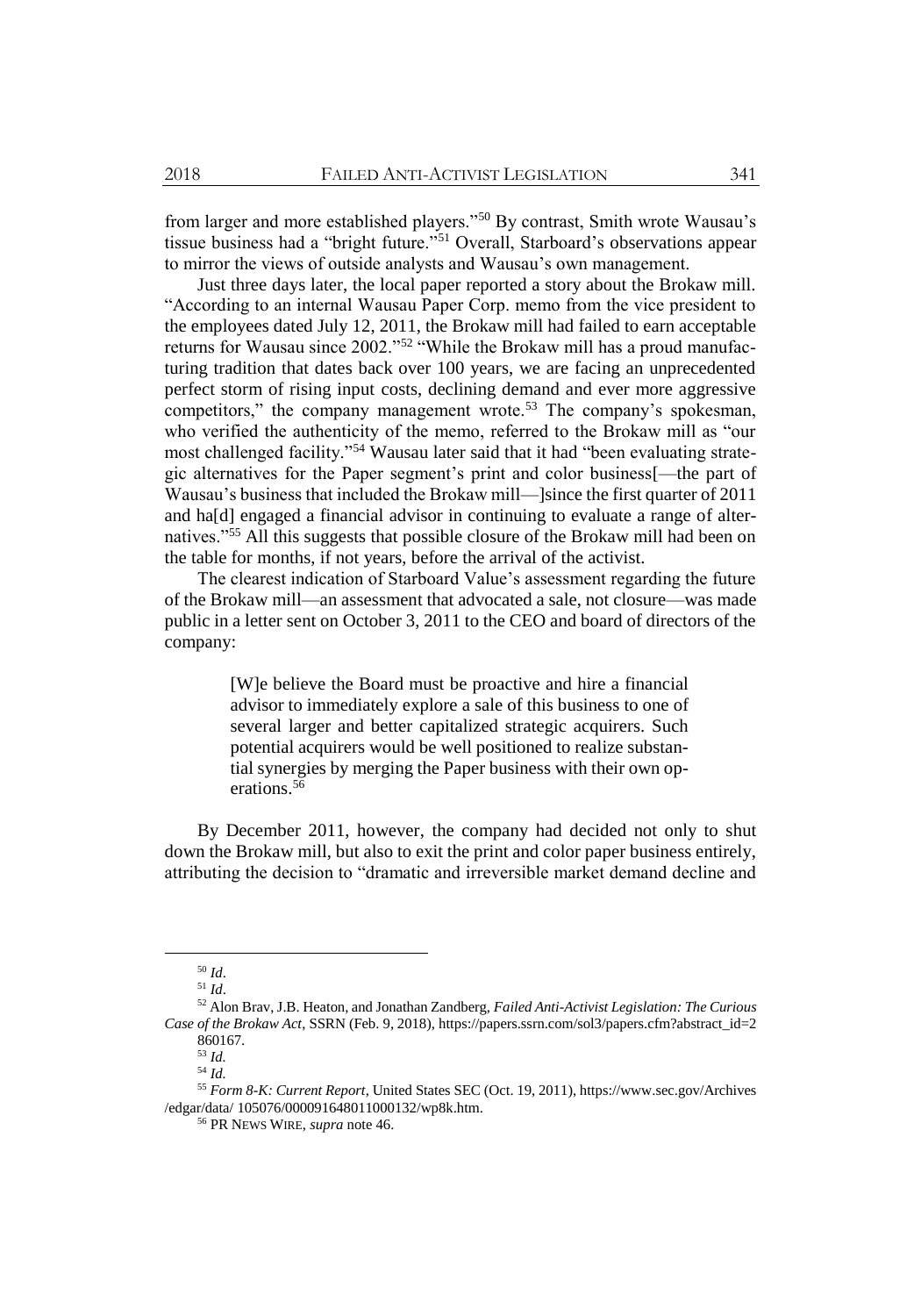the need for consolidation to bring these markets properly into balance."57 On December 6, 2011, the Wausau board of directors approved a plan to permanently close the Brokaw mill.<sup>58</sup> In doing so, the company eliminated approximately 450 hourly and salaried jobs.<sup>59</sup> There is no evidence that hedge fund activism played any determinative role in the closure of the Brokaw mill.<sup>60</sup>

<span id="page-14-0"></span>Then, where did the story come from? Years after the closure, Wausau's chief executive officer claimed that Wausau had a buyer lined up for the Brokaw mill, but that Starboard Value's public criticism of the paper business caused the potential buyer to lower its price to an "unacceptable" level around the same time that the mill lost a major customer.<sup>61</sup> He did not disclose the "unacceptable" terms, but it is difficult to believe that Starboard Value's criticism of the paper industry could have influenced a potential mill buyer, where those criticisms reflected well-known and overwhelming industry trends.<sup>62</sup> More likely, the story reflects after-the-fact scapegoating, a story that—while apparently false—motivates legislation proposed in the United States Senate.<sup>63</sup>

 $\overline{a}$ 

<sup>61</sup> Michael Kranish, *Rise of Activist Investing Is Felt at Century-Old Firm*, BOSTON GLOBE (Aug. 15, 2015), https://www.bostonglobe.com/news/nation/2015/08/15/the-rise-activist-investing-felt-century-old-company/TgtMxLrZGbuUyWSsgFtCEP/story.html.

<sup>57</sup> *Wausau Paper Enters Agreement to Sell Premium Print & Color Brands*, United States SEC (Dec. 7, 2011), https://www.sec.gov/Archives/edgar/data/105076/000091648011000149/wpex99.htm <sup>58</sup> *Form 8-K: Current Report*, United States SEC (Dec. 7, 2011), https://www.sec.gov/Archives/

edgar/data/105076/000091648011000149/wp8k.htm.

<sup>59</sup> *Id.*

<sup>60</sup> Alon Brav, J.B. Heaton, Jonathan Zandberg, *Failed Anti-Activist Legislation: The Curious Case of the Brokaw Act*, SSRN (Feb. 8, 2018), https://papers.ssrn.com/sol3/papers.cfm?abstract\_id=2860167. Starboard Value's block ownership at the end of December 2011 was 8.458% based on their 13F filing to the SEC and obtained from S&P Capital IQ. At the same time, other longterm, typically passive institutions, held jointly a much larger fraction of the company stock. Specifically, the top ten were, BlackRock (10.06%), Wilmington (5.984%), Dimensional Fund Advisors (5.624%), Wells Capital Management (5.528%), T. Rowe Price (5.222%), Vanguard (5.195%), DePrince, Race & Zollo (3.754), Brookfield Asset Management (2.927%), Columbia Management Investment Advisers (2.912%), Credit Suisse Asset Management (2.359%), for a combined 49.565% of shares outstanding. Capital IQ also provides shares ownership by current and previous company insiders. The top five at the end of December 2011 were: San W. Orr, Jr., who at the time was the nonexecutive chairman of the board (4.094%), Gary Freels, a former director, (1.983%), Thomas Howatt, the CEO of the company since August 2000 (0.593%), Andrew Baur, a former director (0.224%), and Hank Newell, who at the time was executive vice president and chief operating officer and about to replace Howatt as CEO in January 2012 (0.084%). *Id.*

 $62$  *Id.* Starboard Value continued its discussions with Wausau management through the fall of 2011, but never approached control of the company. On October 3, 2011, Starboard Value filed an amended Schedule 13D disclosing ownership of 7.5% of the common stock of Wausau. *Schedule 13D*, SEC (Sept. 29, 2011), https://www.sec.gov/Archives/edgar/data/105076/000092189511001889/sc13 da106297097\_09292011.htm.

<sup>63</sup> *See* Kranish, *supra* not[e 61.](#page-14-0)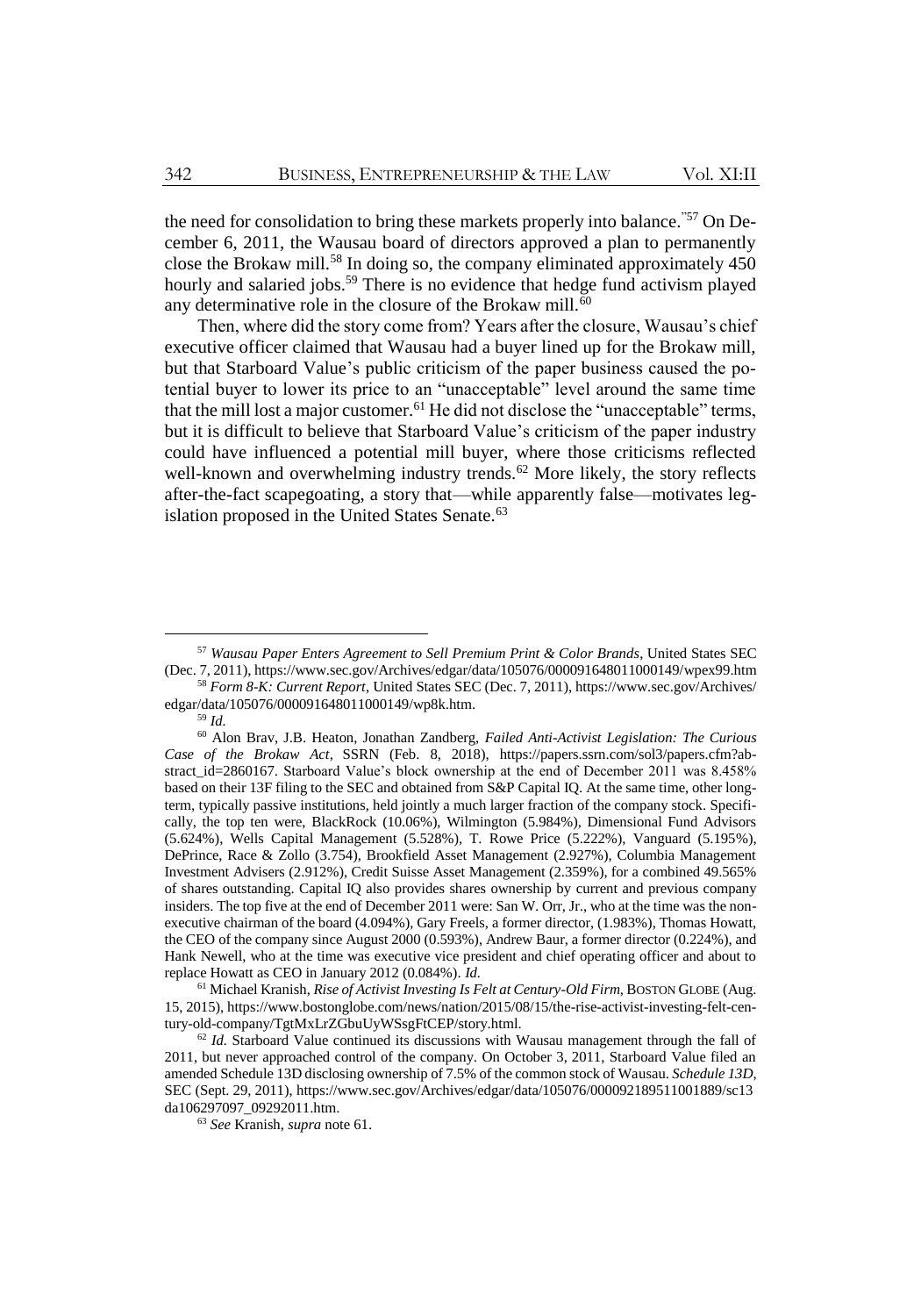### III. TWO QUESTIONABLE CLAIMS ABOUT HEDGE FUND ACTIVISM

We now consider two claims inherent in the Brokaw Act. The first—that hedge fund activists typically use the ten-day disclosure period of Rule 13(d)-(1) to accumulate positions significantly in excess of 5%—has been the subject of empirical study and has been disproven.<sup>64</sup> The second—that hedge fund activists often form a "wolf pack" in the pre-disclosure period to act collectively against a target—is also without empirical support. $65$ 

## *A. Myth: Activists "Abuse" the Schedule 13D Disclosure Window*

The Brokaw Act would have shortened the disclosure period of Section 13(d) of the Securities Exchange Act for 5% ownership to two days.<sup>66</sup> Currently, Section 13(d) of the Securities Exchange Act and Rule  $13(d)-1(a)$  require that any beneficial owner of more than 5% of a class of registered equity securities must file Schedule 13D within ten days after passing the 5% threshold.<sup>67</sup> Schedule 13D discloses the identity of the beneficial owner, the funding source for the purchases, the investment purposes, the number of shares, and other information.<sup>68</sup> Some commentators have argued that trading volume in advance of Schedule 13D disclosures is so high that it must reflect wolf pack formation. Professors Coffee and Palia examine a chart showing an increase in abnormal volume and conclude

> that the high volume of trading that is evident . . . on the last eight days preceding the Schedule 13D's filing is attributable to others, who most likely have been informed by those filing the Schedule 13D of their intentions. The inference then seems obvious: tipping and informed trading appears to characterize both the formation of the 'wolf pack' and transactions during the window period preceding the filing of the Schedule 13D.<sup>69</sup>

But, there are serious problems with this inference. Professors Coffee and Palia made their inference after examining a chart that appears to show an increase in abnormal volume starting at day t-8 (i.e., eight days before the Schedule 13D filing). That chart is reproduced below in Figure 3 below. Professors Coffee and Palia cite to evidence that "most of the buying by those who file a Schedule 13D

<sup>64</sup> Brokaw Act, 115 S. 1744 (2017).

<sup>65</sup> *Id.* <sup>66</sup> *Id.*

<sup>67</sup> 17 C.F.R. § 240. 13d-1(a).

<sup>68</sup> *Id.*

<sup>69</sup> Coffee and Palia, *supra* not[e 2,](#page-2-1) at 565. These claims have largely been accepted at face value. *See, e.g.*, William R. Tevlin, *The Conscious Parallelism of Wolf Packs: Applying the Antitrust Conspiracy Framework to Section 13(d) Activist Group Formation*, 84 FORDHAM L. REV. 2335 (2016), http://ir.lawnet.fordham.edu/flr/vol84/iss5/17.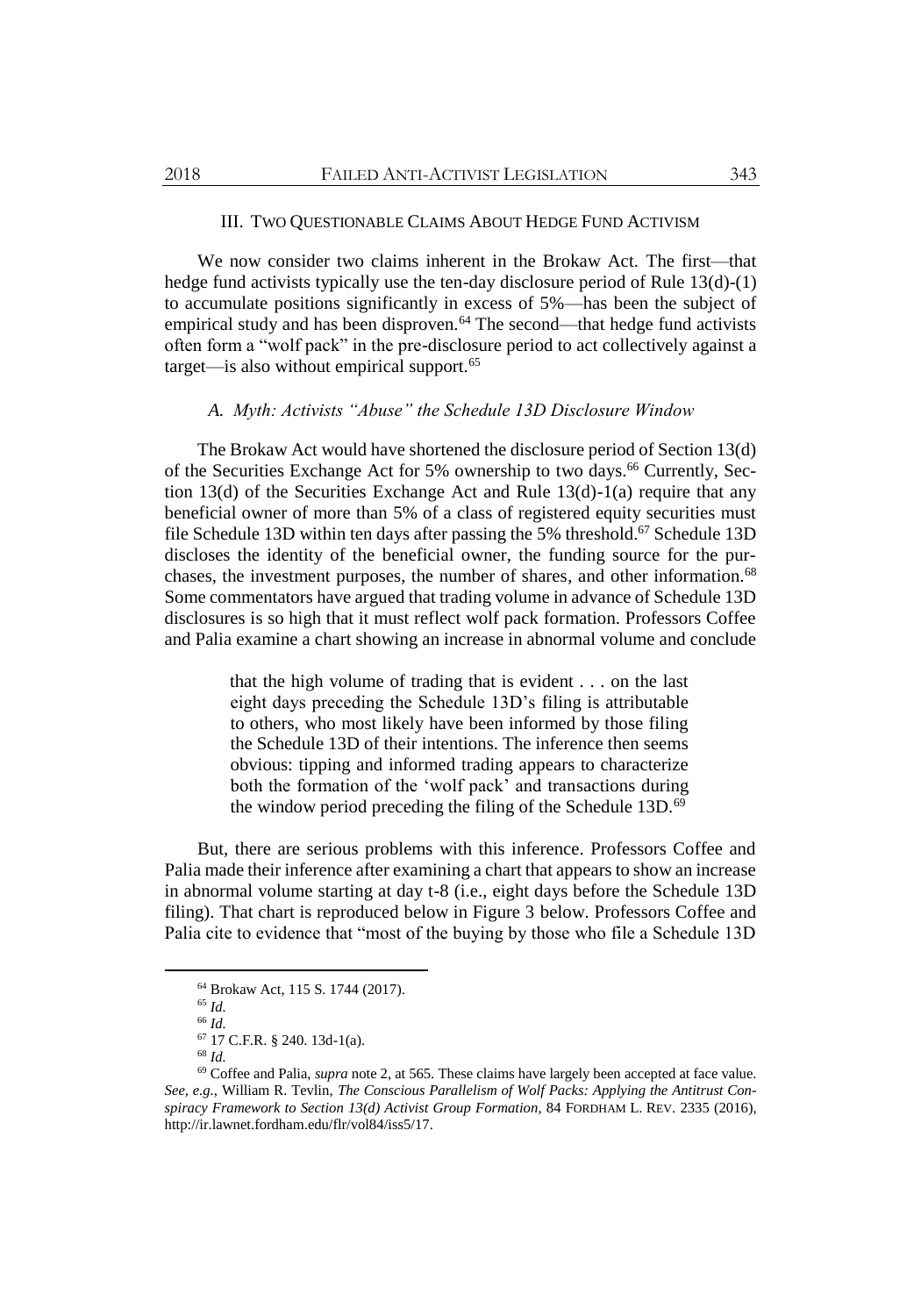is 'concentrated on the day they cross the threshold as well as the following day.'"<sup>70</sup> They then *assume*, without evidence, that the day of and day after the threshold is crossed are days t-10 and t-9 from the filing date so that, in their reasoning, the observed abnormal volume apparent from days t-8 to the filing date of the Schedule 13D "is attributable to others" than the hedge fund activist.<sup>71</sup> They then claim that those "others . . . most likely have been informed by those filing the Schedule 13D of their intentions."<sup>72</sup> They assert, "[t]hus, much of the buying during the ten-day window seems likely to be by other wolf pack members."<sup>73</sup>



**Figure 3: Event Day Return and Turnover (Coffee and Palia)**

The problem is that it is factually incorrect to assume that hedge fund activists cross the 5% threshold on days t-10 and t-9, such that the trading in the remaining eight days is by others. Hedge fund activists often file Schedule 13Ds well before the ten-day window closes. The histogram in Figure 4, reproduced from prior work,<sup>74</sup> shows that many hedge fund activists file before the ten-day window closes with a large number of filings in the days before day ten.

<sup>70</sup> Coffee and Palia, *supra* not[e 2,](#page-2-1) at 565 (quoting Bebchuk, et al., *supra* not[e 1,](#page-2-0) at 6).

<sup>71</sup> *Id.* at 565.

<sup>72</sup> *Id.*

<sup>73</sup> *Id.*

<sup>74</sup> Bebchuk, et al. *supra* not[e 1,](#page-2-0) at 4–5 fig.1.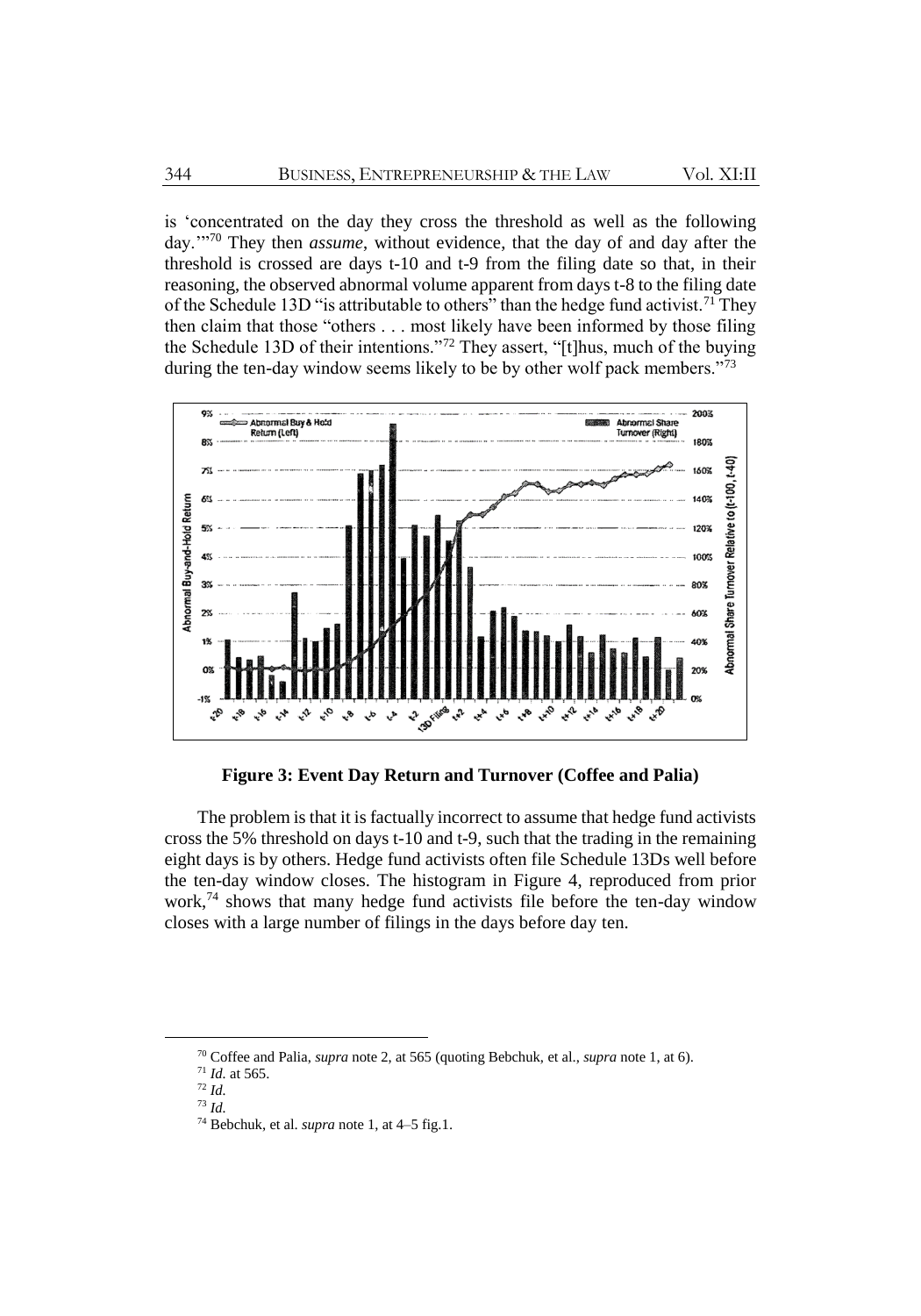

**Figure 4: Distribution of Number of Days from Crossing to Filing Date**

If Professors Coffee and Palia want to determine the level of abnormal volume following the date that the activist crosses the 5% threshold, they must center data on the date the reporting threshold was crossed rather than the date that the Schedule 13D was filed. When we do so, the anomalous pattern of abnormal volume disappears; volume spikes on the day the activist crosses, with much smaller levels of abnormal volume before that date, as reflected in Figure 5, a reproduced chart from an earlier study:<sup>75</sup>

<sup>75</sup> *Id.* at 23. Corroborating evidence is given in Nickolay Gantchev & Pab Jotikasthira, *Institutional Trading and Hedge Fund Activism*, MGMT. SCI., (Feb. 23, 2017), https://pubsonline.informs. org/doi/abs/10.1287/mnsc.2016.2654 (tracking hedge fund ownership for a sample of events over the period 2000–2007). The majority of the activist stake is purchased in the days leading to and including the date in which the activist crosses the five-percent threshold. *See id.* figs.1 & 2.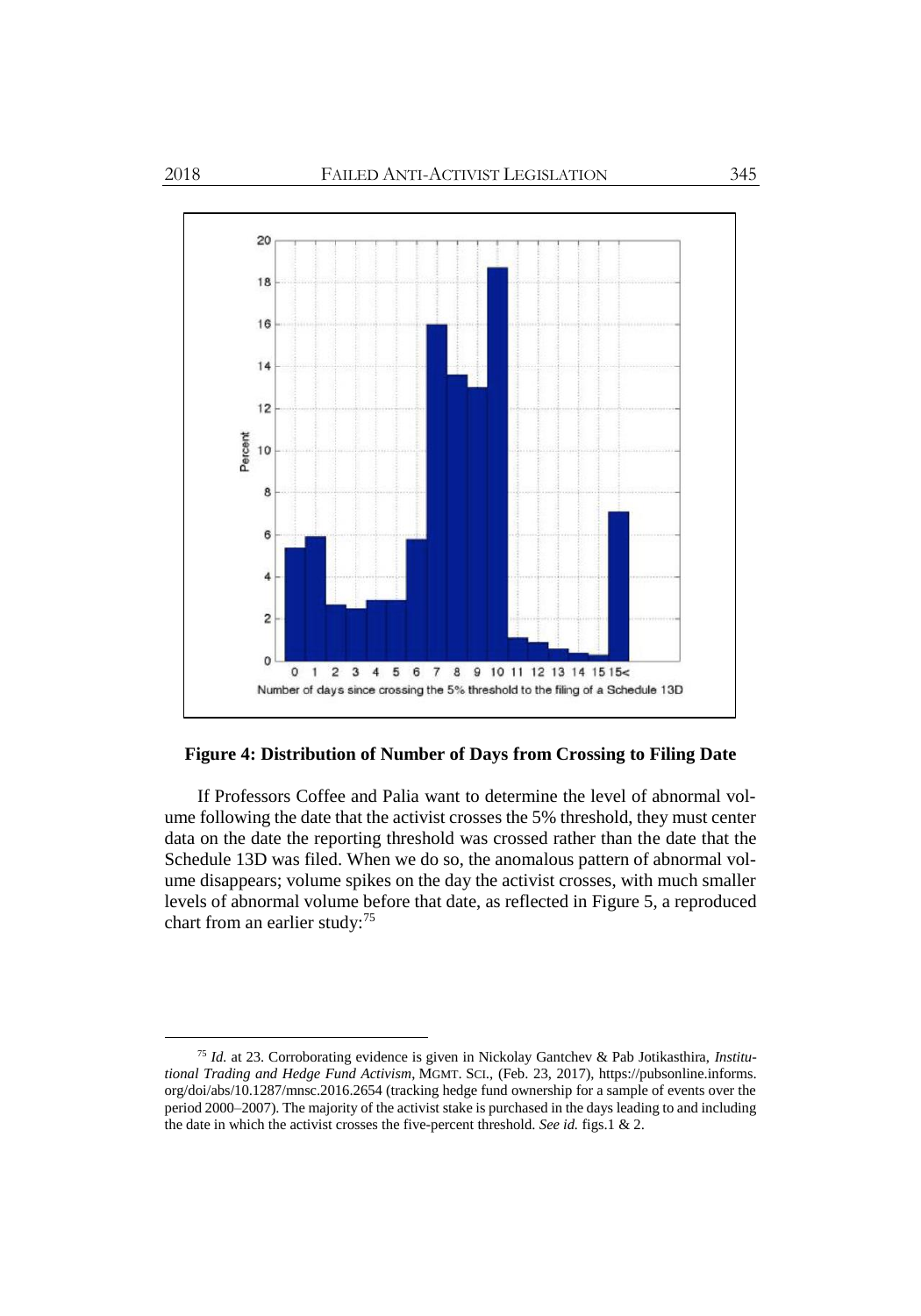

**Figure 5: Turnover Centered Around the Crossing of the 5% Threshold**

Figures 4 and 5 show that (i) there is a large variation in the number of days that activists take in order to publicly file and (ii) that the exceptional trading volume, if any, occurs on the day the activist crosses the 5% threshold. If one erroneously assumes that activists always take ten days until filing, then an event study centered on the filing date (rather than the cross date) would lead one to the mistaken conclusion (such as that by Coffee and Palia) that abnormal trading took place several days after the crossing.

Note that the data does not eliminate the possibility of some tipping or wolf pack formation after the crossing of the 5% threshold, but as Figure 5 illustrates, the number of additional shares purchased by the elusive pack is economically small and is nowhere near the range suggested by Coffee and Palia unless much of the trading on the trigger date is by investors forming a wolf pack. It is also likely that an important part of the trading on the threshold day is by investors other than the hedge fund activist. Such trading can arise either because of leaked information about the activist's intent to cross the 5% threshold or because activists *choose to trade* precisely when they anticipate or observe uninformed selling.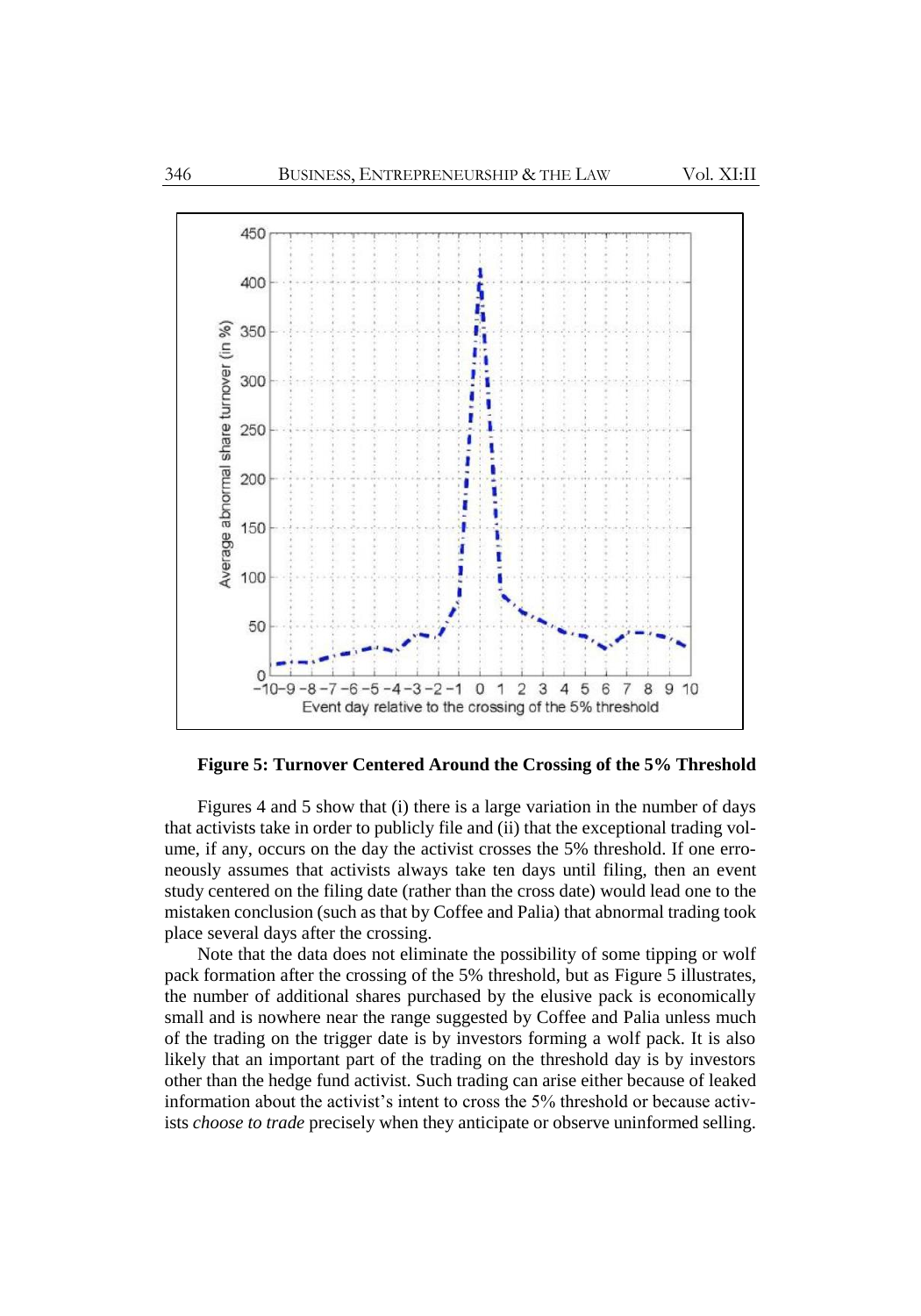While leakage of information is possible, we are not aware of any direct empirical evidence supporting such a large-scale sharing of information. This is especially important since similar patterns of abnormal volume—with a spike at the threshold crossing date—appear for non-activist Schedule 13D filers as well where no plausible "wolf pack" theory exists.<sup>76</sup> Second, trading by hedge fund activists is not independent of abnormal volume. Research shows that hedge fund activists trade more—i.e., build their positions—when liquidity (i.e., volume) is higher.<sup>77</sup> That is, the high turnover is what one should expect to see if Schedule 13D filers, whether activists or not, choose to trade.<sup>78</sup> There simply is no basis to assume that trading by non-activists is trading by members of a wolf pack.

### IV. TWO OTHER BROKAW ACT PROPOSALS AND THE MYTHS BEHIND THEM

We now consider two additional parts of the proposed Brokaw Act. The first would have expanded the concept of beneficial ownership to include certain derivatives linked to the value of equity securities. The second would have required increased disclosure of short positions in the stock of public companies. Neither activity plays any important role in hedge fund activism.

# *A. Expanding the Definition of Beneficial Ownership*

The Brokaw Act would have expanded the concept of beneficial ownership to include derivatives linked to the value of equity securities that currently do not have to be reported.<sup>79</sup> Under existing rules, beneficial ownership occurs when a person, directly or indirectly, has the power (or the right to acquire such power) to vote or dispose of an equity security. The real target of the Brokaw Act is cashsettled swaps. Cash-settled swaps that reference common stock give their "long" counterparty the right to receive the value of any increase in the price of the underlying shares plus the value of any cash distributions, like dividends.<sup>80</sup> Cash-

<sup>76</sup> *See* Ulf von Lilienfeld-Toal & Jan Schnitzler, *What is Special About Hedge Fund Activism?: Evidence from 13-D Filings* (Swedish House of Finance Research Paper No. 14–16, 2014), http://papers.ssrn.com/sol3/papers.cfm?abstract\_id=2506704. Von Lilienfeld-Toal and Schnitzler collect a sample of all Schedule 13D filings between 1985–2012, splitting their sample into filings made by hedge funds, financial institutions, insiders and other 10% holders and other unidentified filers. *Id.* As can be seen from their Figure 9, the spike in turnover and the steep subsequent decline in turnover is evident in all four subsamples. *Id.* at fig.9.

<sup>77</sup> Pierre Collin-Dufresne and Vyacheslav Fos, *Do Prices Reveal the Presence of Informed Trading?* 70 J. FIN. 1555 (2015) (activists select times of higher liquidity when they trade); Atanas Mihov, *Predisclosure Accumulations by Activist Investors and Price Impact of Trading*, REV. FIN. 231 (2016).

<sup>78</sup> Nickolay Gantchev and Pab Jotikasthira, *Institutional Trading and Hedge Fund Activism*, MGMT. SCI. (forthcoming 2016) (linking institutional selling in the period prior to the Schedule 13D filing, which they argue to be uninformed, to activists' supply of liquidity and block formation).

 $79$  S. 2720, § 2(b).

<sup>80</sup> *See generally* Henry T.C. Hu & Bernard Black, *The New Vote Buying: Empty Voting and Hidden (Morphable) Ownership*, S. CAL. L. REV. 811 (2006).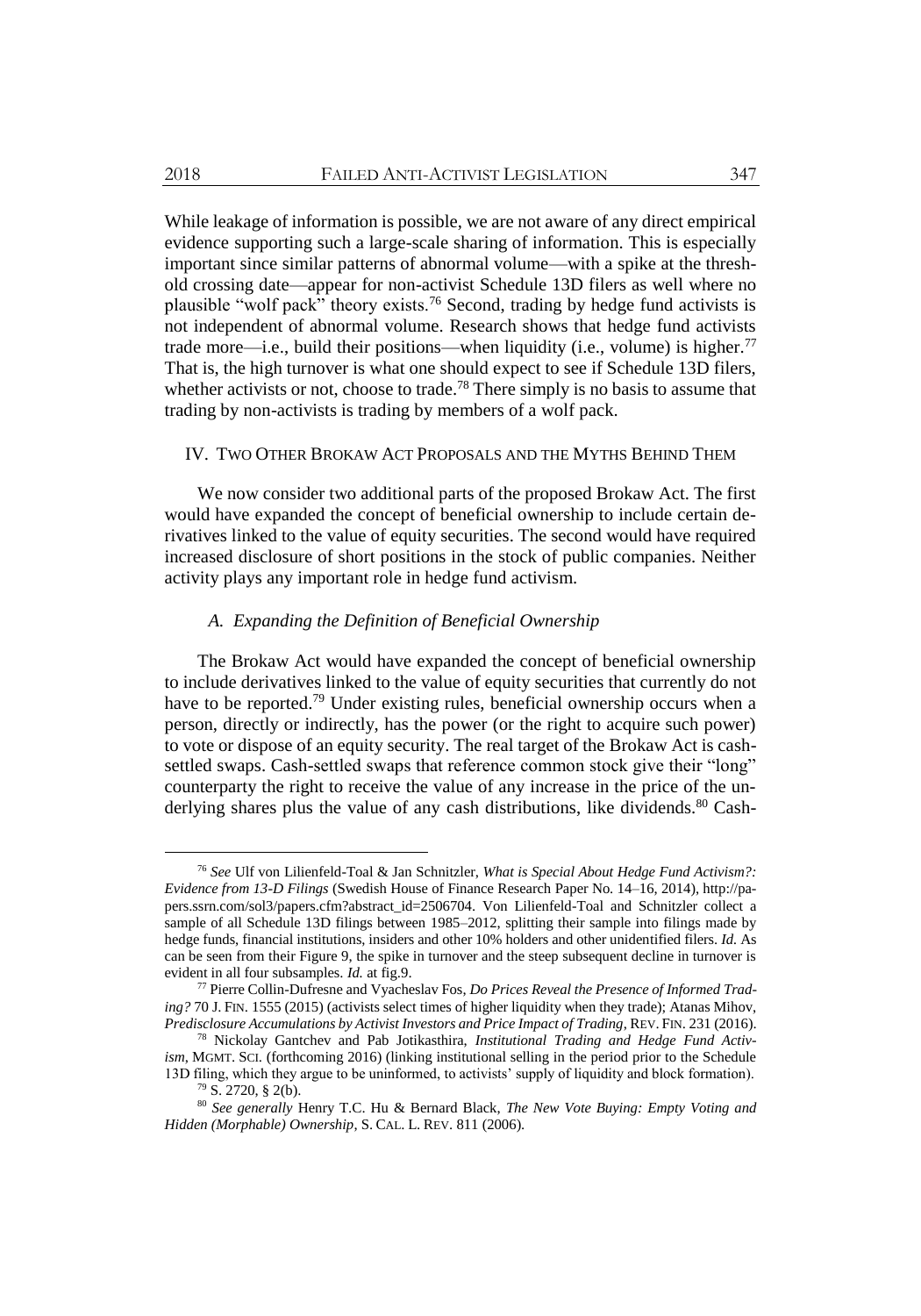settled swaps obligate their long counterparty to pay to the "short" counterparty the value of any decline in the value of the shares plus interest.<sup>81</sup> Typically, the short counterparty—usually a swap dealer such as a broker-dealer—purchases actual shares of the underlying stock to hedge the risk of price increases and dividend payments that it faces by maintaining a short position in the cash-settled swap.<sup>82</sup> As a result, the cash-settled swap—which might otherwise be viewed as a purely economic instrument without control rights over securities—can result in the control of stock by the cash-settled swap counterparty (via its hedge) that may either give the long counterparty some influence over the voting of the shares or create the possibility of a quick acquisition of the shares in settlement of the derivative.<sup>83</sup>

<span id="page-20-0"></span>Beyond a single well-publicized case, however, $84$  there is little evidence of the extent to which cash-settled swaps are important in hedge fund activism. To the extent that they are used to evade the reporting requirements of Section 13(d), existing law already requires treating the underlying share interest as beneficially owned.<sup>85</sup> Existing law also already requires the reporting of exchange-traded options positions that are settled physically, though recent research shows that activists rarely use such options.<sup>86</sup> Moreover, it is not clear that the desire that some investors and issuers may have for a full picture of an activist's economic interest should outweigh an activist's interest in keeping private that part of its investment that does not directly or indirectly influence voting control of the issuer's securities.<sup>87</sup> It may be true, as a leading jurist and commentator suggests, that "there is good reason to make sure that the other stockholders have full information about the precise economic interests" of an activist.<sup>88</sup> But that case remains to be made.

<sup>81</sup> *Id.*

<sup>82</sup> *Id.*

<sup>83</sup> *Id.*

<sup>84</sup> *See* CSX Corp. v. Children's Inv. Fund Mgt. (UK) LLP, 562 F. Supp. 2d 511, 518 (S.D.N.Y. 2008); J.B. Heaton, *CSX Corporation v. The Children's Investment Fund: Total Return Swaps as Evasions of Section 13(d) Reporting*, SEC. LIT. J. 16 (Summer 2009).

<sup>85</sup> Heaton, *supra* not[e 85,](#page-20-0) at 16–17.

<sup>86</sup> Pierre Collin-Dufresne, Vyacheslav Fos & Dmitry Muravyev, *Informed Trading and Option Prices: Evidence from Activist Trading* 4 (Swiss Finance Institute Research Paper No. 15–55, 2017), https://papers.ssrn.com/sol3/papers.cfm?abstract\_id=2675866 ("We find that informed investors rarely use derivatives. Specifically, only in 66 out of 2,905 Schedule 13D filings we analyze do informed investors disclose the usage of derivatives"). *Id.*

<sup>87</sup> *Id.* at 7.

<sup>88</sup> Leo E. Strine, Jr., *Can We Do Better By Ordinary Investors? A Pragmatic Reaction to the Dueling Ideological Mythologists of Corporate Law*, 114 COLUM. L. REV. 449, 473 (2014).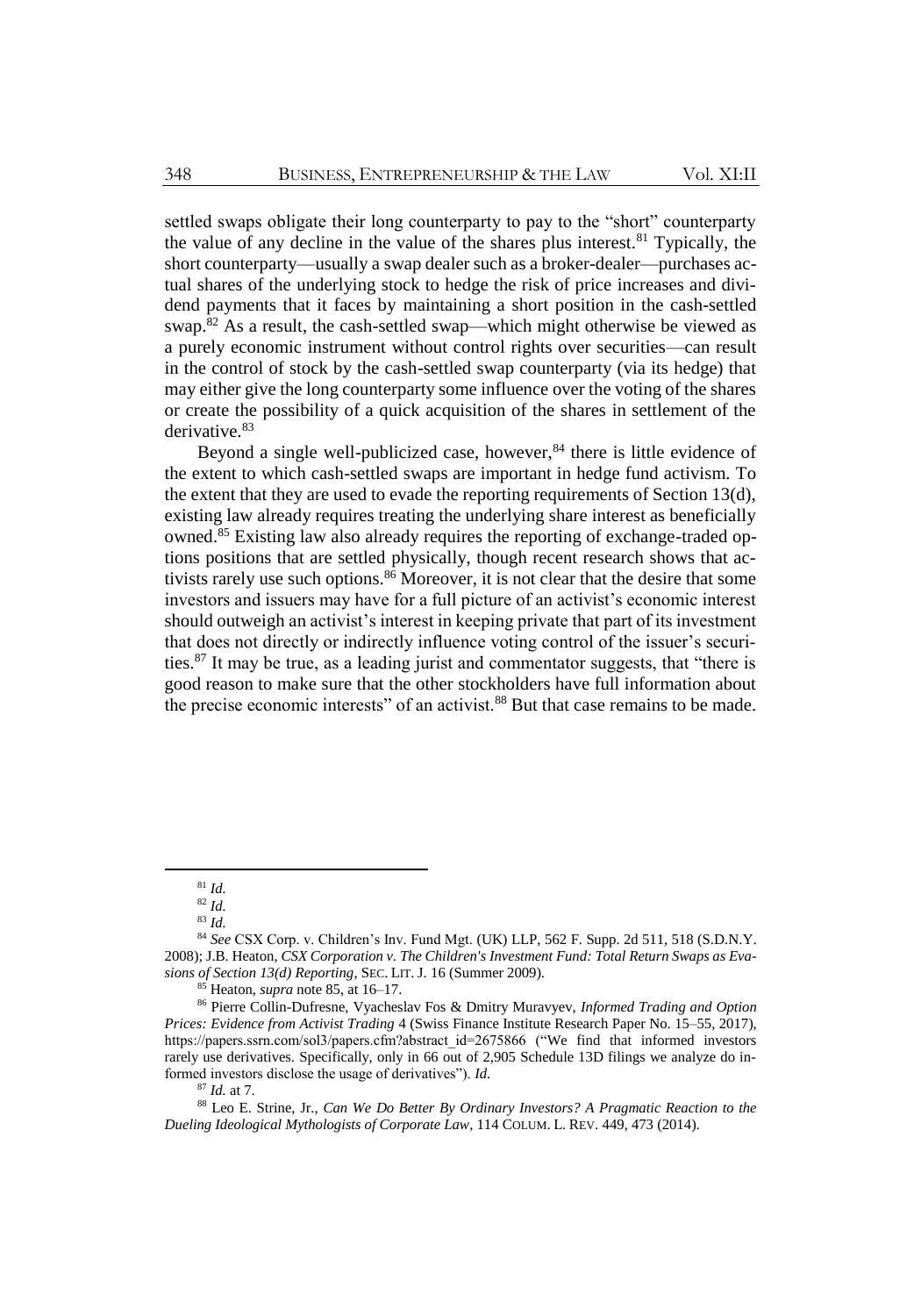## <span id="page-21-0"></span>*B. Requiring Disclosure of Short Positions*

The Brokaw Act would have required disclosure within two business days of short interest representing more than 5% of an issuer's equity securities, essentially mirroring the requirements for long positions.<sup>89</sup> Short sellers sell borrowed shares at a price they believe will be higher than the price they will be required to pay in the future to return the shares to the share lender.<sup>90</sup> A "short sale" is "any sale of a security which the seller does not own or any sale which is consummated by the delivery of a security borrowed by, or for the account of, the seller."<sup>91</sup> It is (in this context) a bet on the decline in the share price. Financial economics has long suggested that some short selling may be necessary to prevent prices from reflecting only the views of the most optimistic investors in the market.<sup>92</sup> Research demonstrates that short sellers also play an important role in uncovering firms that misrepresent their financial statements.<sup>93</sup> Unlike long positions, neither Section 13(d) nor any other U.S. securities regulation requires investors to disclose short positions in excess of some threshold percentage.

The sponsoring Senators asserted that "[d]erivatives are part of every activist's toolkit. In some cases, they are used to create a 'net short' that allows the activist to profit by secretly voting against the company's interests."<sup>94</sup> This was a strange claim in context of the Brokaw Act. Short positions play essentially no role in hedge fund activism of the type that otherwise appears to be the target of the legislation, i.e., investment positions that the activist hopes will increase in value as the stock of the target increases. Instead, the Brokaw Act's proposal for short positions may have been aimed only at a unique situation where a hedge fund buys shares giving it voting power, but hedges out its economic interest with short positions, a phenomenon known as "empty voting."<sup>95</sup> In any case, the proposal was never likely to do much. The staff of the Division of Economic and Risk Analysis of the U.S. Securities and Exchange Commission has reported that short positions of 5% or more are "extremely rare."<sup>96</sup>

<sup>89</sup> Chris Gyves, Darryl R. Marsch & Jessica L. Dickerson, *Beneficial Ownership Reporting and the Brokaw Act*, WOMBLE CARLYLE (Apr. 8, 2016), https://www.lexology.com/library/document.ashx ?g=7b5fee58-4030-4a7e-b2de-5bf8c84ec209.

<sup>90</sup> Tomi Kilgore, *Short Sellers are not Evil, but They are Misunderstood*, MARKET WATCH (Nov. 13, 2017), https://www.marketwatch.com/story/short-sellers-are-not-evil-but-they-are-misunderstood -2017-11-08.

 $91$  17 C.F.R. § 242.200(a) (2016).

<sup>92</sup> *Short Sale Position and Transaction Reporting*, SEC (June 5, 2014), https://www.sec.gov/dera /reportspubs/special-studies/short-sale-position-and-transaction-reporting.pdf [hereinafter Staff Report].

<sup>93</sup> Jonathan M. Karpoff & Xiaoxia Lou, *Short Sellers and Financial Misconduct*, 65 J. FIN. 1879 (2010); *see also* Wuyang Zhao, Activist Short-Selling (Oct. 19, 2016) (unpublished Ph.D. dissertation, University of Toronto), https://papers.ssrn.com/sol3/papers.cfm?abstract\_id=2852041.

<sup>94</sup> Baldwin, *supra* not[e 16.](#page-4-1)

<sup>95</sup> *See, e.g.*, Henry T.C. Hu & Bernard Black, *Empty Voting and Hidden (Morphable) Ownership: Taxonomy, Implications, Reforms*, 61 BUS. LAW. 1011 (2006).

<sup>96</sup> Staff Report, *supra* not[e 92,](#page-21-0) at 93.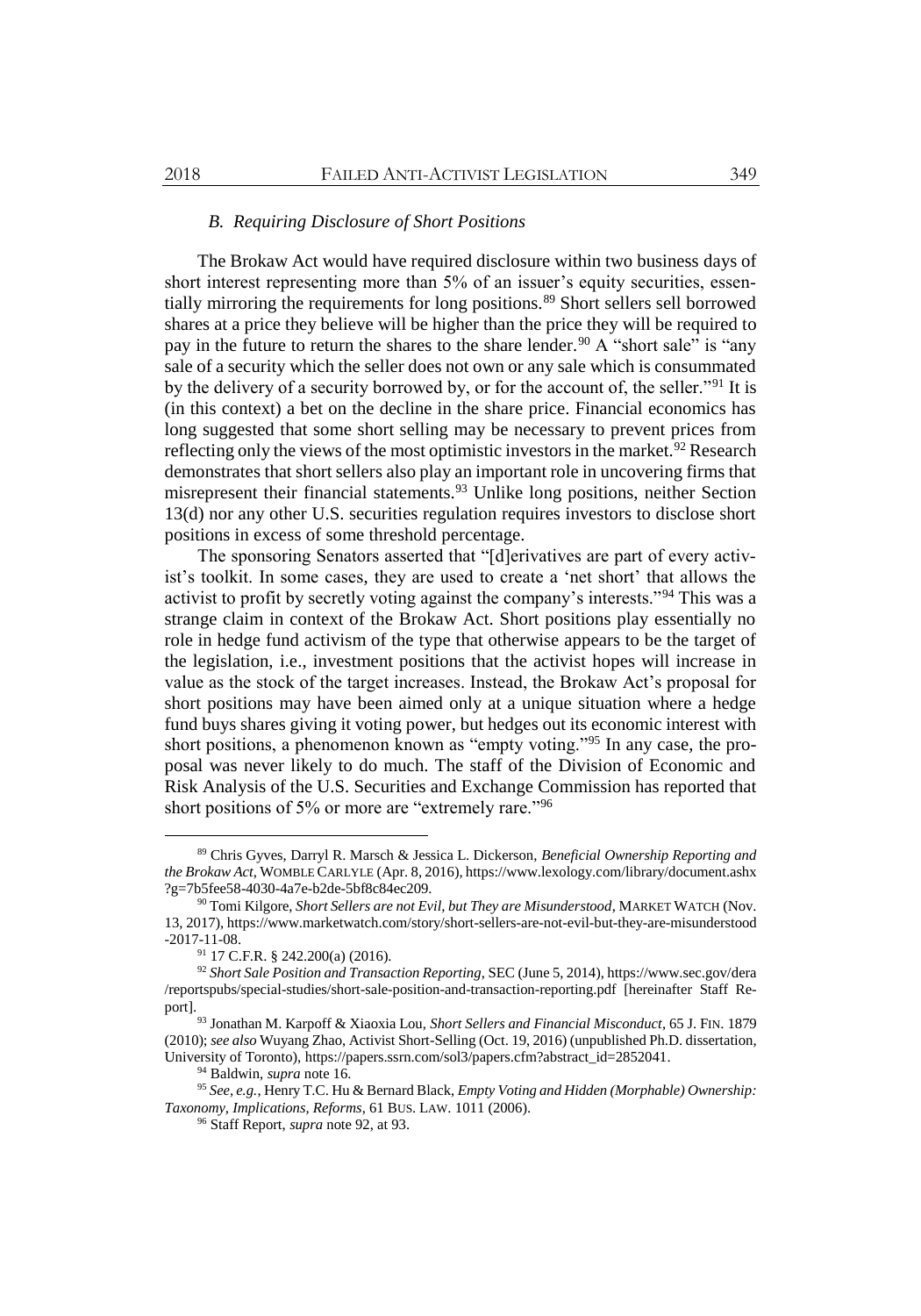## V. CONCLUSION

When bad things happen, it is tempting to conclude that something must be done. But the loss of jobs in Brokaw, Wisconsin was not the work of hedge fund activists, and nothing that happened there warrants anti-activist legislation. The Brokaw Act targets hedge fund activists for conduct that is largely mythical rather than addressing the root cause of the loss in jobs in the paper industry that has been caused by changes in demand, competition, regulation, and other factors that have led to the decline of this once great industry.

We must be on guard against policies as poorly supported as the Brokaw Act. Publicly-held corporations produce much of the world's products and services, employ a good part of the world's population, directly and indirectly, and are the means through which much of the world's investable wealth is created and held. Hedge fund activists are merely the latest incarnation of an activity that has been present since the first shares of a corporation were dispersed beyond the corporation's directors and managers: scrutiny of director and manager decision making by non-director, non-manager shareholders. Hedge fund activists spend considerable time and resources to identify companies that might become more valuable (that is, have higher share prices) through some change of action by managers. Activist investors employ highly-skilled analysts and use available information to form proposals for change at target companies. Importantly, activist investors put money where their mouths are, buying stakes that are significant enough to pay back the expenses of investigating targets, engaging with management and other shareholders, and, if necessary, engaging in expensive contests for the votes of other shareholders and, sometimes, even litigation. If activist investors are successful (at least partially) in persuading the company's directors or their fellow stockholders to pursue new strategies, they enjoy the financial benefits. If they are wrong, they may incur losses. And many have.

Non-shareholders—especially employees, officers, and directors, and the politicians who represent them—have an interest in a corporation staying alive beyond the time horizon of the initial business opportunity that sparked the corporation's formation in the first place. To the extent that the corporation can raise capital and invest its cash flow in the profitable exploitation of new business opportunities, the share price benefits alongside those with a more tangible interest in the corporation's survival. But it is not a foregone conclusion that longevity is good for shareholders.

Sometimes "exit"—leaving the market and shutting down operations—is the strategy that maximizes shareholder value. As one court put it in a different context, "[a] corporation is not a biological entity for which it can be presumed that any act which extends its existence is beneficial to it."97 Unfortunately, the evidence suggests that officers and directors of public corporations do a poor job of

<sup>&</sup>lt;sup>97</sup> In re Inv'rs Funding Corp. of N.Y. Sec. Litig., 523 F. Supp. 533, 541 (S.D.N.Y. 1980).